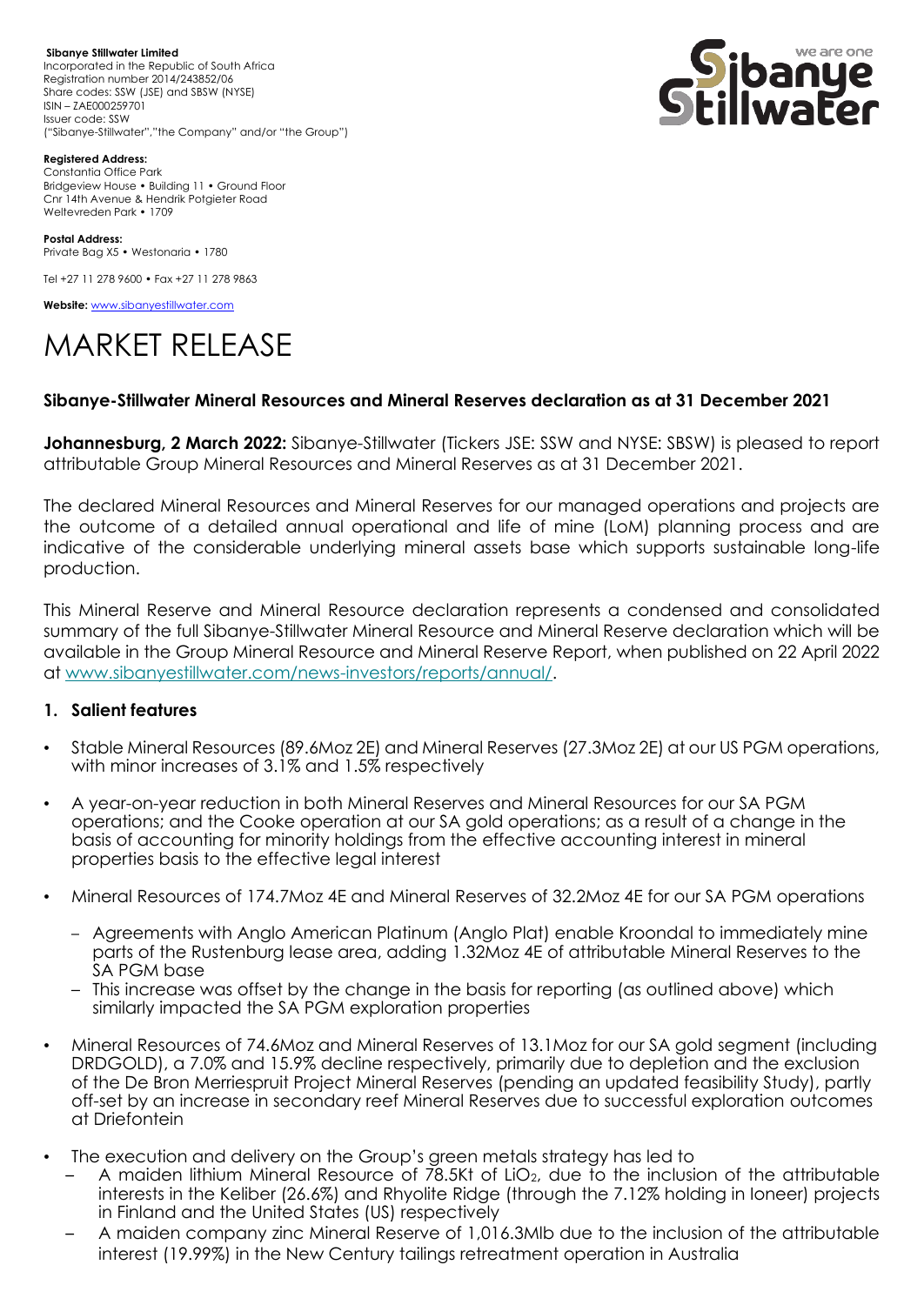# **2. Group overview**

# **2.1. Classified Mineral Resources and Mineral Reserves**

#### **Mineral Resources Inclusive of Mineral Reserves**

|                                   |                    |                       |                       | 31 Dec 2021     |               |                    |                  |                 |               |                    |
|-----------------------------------|--------------------|-----------------------|-----------------------|-----------------|---------------|--------------------|------------------|-----------------|---------------|--------------------|
| <b>PGM</b>                        |                    |                       | <b>Tonnes</b>         | Grade           | <b>PGM</b>    | <b>PGM 100%</b>    | <b>Tonnes</b>    | Grade           | <b>PGM</b>    | <b>PGM 100%</b>    |
|                                   |                    |                       | (Mt)                  | (g/t)           | (Moz)         | (Moz)              | (Mt)             | (g/t)           | (Moz)         | (Moz)              |
| Americas <sup>1</sup>             | <b>Operations</b>  | Measured              | 39.9                  | 14.7            | 18.9          | 18.9               | 12.4             | 15.1            | 6.0           | 6.0                |
|                                   |                    | Indicated             | 59.1                  | 13.8            | 26.1          | 26.1               | 70.1             | 14.6            | 33.0          | 33.0               |
|                                   |                    | Measured + Indicated  | 99.0                  | 14.1            | 45.0          | 45.0               | 82.5             | 14.7            | 39.0          | 39.0               |
|                                   |                    | Inferred              | 113.6                 | 12.2            | 44.6          | 44.6               | 96.2             | 15.5            | 47.9          | 47.9               |
|                                   | Exploration        | Measured              | 23.5                  | 0.9             | 0.7           | 2.8                | 26.8             | 0.9             | 0.7           | 2.8                |
|                                   |                    | Indicated             | 27.8                  | 0.7             | 0.6           | 2.4                | 31.6             | 0.7             | 0.7           | 2.4                |
|                                   |                    | Measured + Indicated  | 51.3                  | 0.8             | 1.3           | 5.2                | 58.4             | $\bf 0.8$       | 1.4           | 5.2                |
|                                   |                    | Inferred              | 7.5                   | 0.9             | $0.2\,$       | 0.6                | 8.4              | 0.8             | 0.2           | $0.6\,$            |
| Southern Africa <sup>2</sup>      | <b>Operations</b>  | Measured              | 440.4                 | 4.2             | 59.7          | 83.7               | 560.5            | 4.2             | 76.1          | 82.9               |
|                                   |                    | Indicated             | 624.4                 | 4.3             | 85.8          | 110.0              | 752.0            | 4.4             | 107.2         | 113.8              |
|                                   |                    | Measured + Indicated  | 1,064.8               | 4.2             | 145.4         | 193.7              | 1,312.5          | 4.3             | 183.3         | 196.7              |
|                                   |                    | Inferred              | 209.6                 | 4.3             | 29.3          | 38.1               | 232.9            | 4.6             | 34.1          | 37.3               |
|                                   | Exploration        | Measured              | 1.8                   | 4.2             | 0.2           | 0.3                | 2.1              | 4.2             | 0.3           | 0.3                |
|                                   |                    | Indicated             | 247.3                 | 4.2             | 33.3          | 46.6               | 323.6            | 4.2             | 43.8          | 54.2               |
|                                   |                    | Measured + Indicated  | 249.0                 | 4.2             | 33.5          | 46.9               | 325.6            | 4.2             | 44.1          | 54.5               |
|                                   |                    | Inferred              | 162.4                 | 3.7             | 19.4          | 27.3               | 293.0            | 4.4             | 41.9          | 54.0               |
| <b>Total Measured + Indicated</b> |                    |                       | 1,464.1               | 4.8             | 225.2         | 290.9              | 1,779.0          | 4.7             | 267.8         | 295.4              |
| <b>Grand total</b>                |                    |                       | 1,957.2               | 5.1             | 318.7         | 401.5              | 2,409.5          | 5.1             | 391.9         | 435.3              |
| <b>GOLD</b>                       |                    |                       | <b>Tonnes</b>         | Grade           | Gold          | <b>Gold 100%</b>   | <b>Tonnes</b>    | Grade           | Gold          | <b>Gold 100%</b>   |
|                                   |                    |                       | (Mt)                  | (g/t)           | (Moz)         | (Moz)              | (Mt)             | (g/t)           | (Moz)         | (Moz)              |
| Americas                          | <b>Exploration</b> | Measured              | 661.4                 | 0.1             | 2.5           | 2.7                | 1,032.7          | 0.1             | 3.0           | 3.2                |
|                                   |                    | Indicated             | 622.2                 | 0.1             | 1.7           | 2.6                | 1,097.2          | 0.1             | 2.5           | 3.3                |
|                                   |                    | Measured + Indicated  | 1,283.6               |                 |               |                    |                  |                 |               |                    |
|                                   |                    |                       |                       |                 |               |                    |                  |                 |               |                    |
|                                   |                    | Inferred              | 206.1                 | 0.1             | 4.2           | 5.2                | 2,129.9<br>573.1 | 0.1             | 5.5<br>1.2    | 6.5                |
|                                   |                    |                       |                       | 0.1             | 0.5           | 0.8                |                  | 0.1             |               | 1.5                |
| Southern Africa                   | <b>Operations</b>  | Measured<br>Indicated | 496.6                 | 1.8<br>1.4      | 29.3          | 32.3               | 557.9            | 1.7             | 29.9          | 32.7               |
|                                   |                    | Measured + Indicated  | 413.4<br>910.0        | 1.6             | 18.4<br>47.8  | 20.9<br>53.2       | 345.2<br>903.1   | 1.8<br>1.7      | 20.4<br>50.3  | 22.0<br>54.6       |
|                                   |                    | Inferred              | 41.4                  | 8.2             | 10.9          | 11.0               | 144.9            | 2.7             | 12.5          |                    |
|                                   | Development        | Measured              | 1.1                   | 6.2             | 0.2           | 0.2                | 1.1              | 6.2             | 0.2           | 13.3<br>$0.2\,$    |
|                                   |                    | Indicated             | 25.5                  | 5.6             | 4.6           | 4.6                | 20.5             | $5.3\,$         | 3.5           | 3.5                |
|                                   |                    | Measured + Indicated  | 26.6                  | 5.7             | 4.8           | 4.8                | 21.7             | 5.3             | 3.7           | 3.7                |
|                                   |                    | Inferred              | 31.5                  | 4.2             | 4.3           | 4.3                | 36.4             | 4.6             | 5.4           | 5.4                |
|                                   | Exploration        | Measured              |                       |                 |               |                    |                  |                 |               |                    |
|                                   |                    | Indicated             | 44.1                  | 4.5             | 6.4           | 6.4                | 50.4             | 4.6             | 7.5           | $7.5\,$            |
|                                   |                    | Measured + Indicated  | 44.1                  | 4.5             | 6.4           | 6.4                | 50.4             | 4.6             | 7.5           | 7.5                |
|                                   |                    | Inferred              | 4.0                   | 3.6             | 0.5           | 0.5                | 6.2              | 4.3             | 0.8           | 0.8                |
| <b>Total Measured + Indicated</b> |                    |                       | 2,264.3               | 0.9             | 63.2          | 69.6               | 3,105.1          | 0.7             | 67.0          | 72.3               |
| <b>Grand total</b>                |                    |                       | 2.547.3               | 1.0             | 79.4          | 86.2               | 3,865.7          | 0.7             | 87.0          | 93.4               |
|                                   |                    |                       |                       |                 |               |                    |                  |                 |               |                    |
| <b>URANIUM</b>                    |                    |                       | <b>Tonnes</b><br>(Mt) | Grade<br>(kg/t) | U3O8<br>(M1b) | U3O8 100%<br>(MIb) | Tonnes<br>(Mt)   | Grade<br>(kg/t) | U3O8<br>(M1b) | U3O8 100%<br>(MIb) |

| UNANUM                 |                    |                      | TUITIES | viaue  | ujuu  | <b>UJUU IUU /0</b> | I VIIIITS | olauc  | <b>UJUU</b> | <b>UJUU 1UU /0</b> |
|------------------------|--------------------|----------------------|---------|--------|-------|--------------------|-----------|--------|-------------|--------------------|
|                        |                    |                      | (Mt)    | (kg/t) | (MIb) | (MIb)              | (Mt)      | (kg/t) | (MIb)       | (MIb)              |
| <b>Southern Africa</b> | <b>Exploration</b> | Measured             | 159.5   | 0.1    | 40.0  | 49.9               | 213.6     | 0:     | 50.3        | 50.3               |
|                        |                    | Indicated            | 47.5    | 0.2    | 25.9  | 28.3               | 60.1      | 0.2    | 28.3        | 28.3               |
|                        |                    | Measured + Indicated | 207.0   | 0.1    | 65.9  | 78.2               | 273.6     | 0.1    | 78.6        | 78.6               |
|                        |                    | Inferred             |         | ۱.1    | 0.1   | 0.1                | –         |        | 0.1         | 0.1                |
| <b>Grand total</b>     |                    |                      | 207.1   | 0.1    | 66.0  | 78.3               | 273.7     | 0.1    | 78.7        | 78.7               |

| <b>COPPER</b>      |                    |                      | Tonnes  | Grade | Copper   | Copper<br>100% | <b>Tonnes</b> | Grade | Copper   | Copper<br>100% |
|--------------------|--------------------|----------------------|---------|-------|----------|----------------|---------------|-------|----------|----------------|
|                    |                    |                      | (Mt)    | (%)   | (MIb)    | (MIb)          | (Mt)          | (%)   | (MIb)    | (MIb)          |
| Americas           | <b>Exploration</b> | Measured             | 661.4   | 0.4   | 6,200.9  | 6,559.5        | 1,032.7       | 0.3   | 7.578.9  | 7,922.8        |
|                    |                    | Indicated            | 622.2   | 0.4   | 5.451.0  | 5,900.6        | 1.097.2       | 0.3   | 7.228.7  | 7,660.5        |
|                    |                    | Measured + Indicated | 1,283.6 | 0.4   | 11,651.8 | 12,460.2       | 2,129.9       | 0.3   | 14.807.6 | 15,583.3       |
|                    |                    | Inferred             | 206.1   | 0.4   | .815.5   | 1.942.1        | 573.1         | 0.3   | 3.489.5  | 3,611.7        |
| <b>Grand total</b> |                    |                      | 1,489.7 | 0.4   | 13.467.3 | 14,402.3       | 2,703.1       | 0.3   | 18.297.1 | 19,195.0       |
|                    |                    |                      |         |       |          |                |               |       |          |                |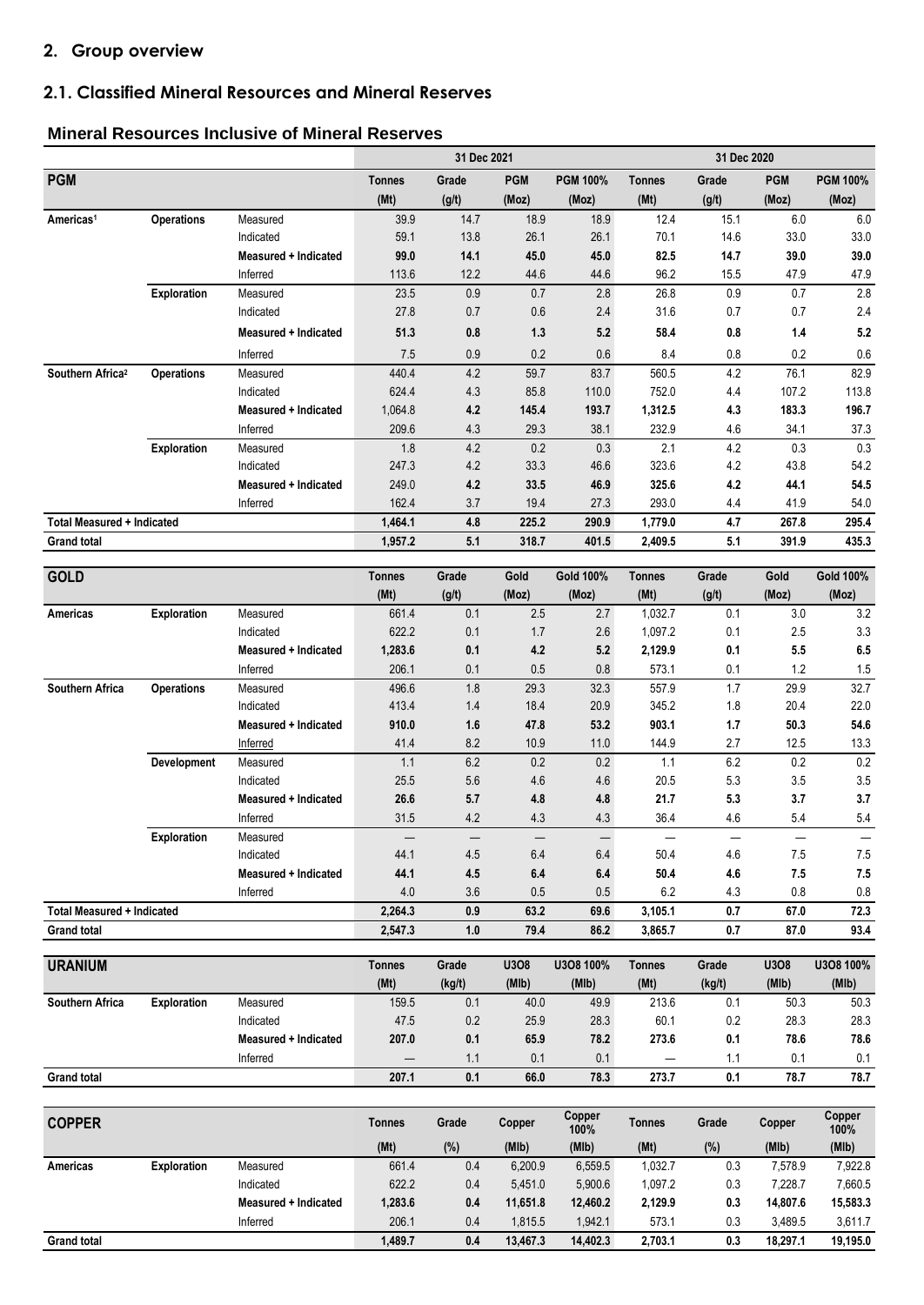| <b>LITHIUM</b>                    |                    |                      | <b>Tonnes</b> | Li2O | <b>Li20</b> | Li2O 100% | <b>Tonnes</b> | <b>Li20</b> | <b>Li20</b> | Li2O 100% |
|-----------------------------------|--------------------|----------------------|---------------|------|-------------|-----------|---------------|-------------|-------------|-----------|
|                                   |                    |                      | (Mt)          | (%)  | (Kt)        | (Kt)      | (Mt)          | (%)         | (Kt)        | (Kt)      |
| <b>Americas</b>                   | Exploration        | Measured             | 2.8           | 0.4  | 10.3        | 144.4     |               |             |             |           |
|                                   |                    | Indicated            | 6.3           | 0.3  | 20.9        | 293.5     |               |             |             |           |
|                                   |                    | Measured + Indicated | 9.0           | 0.3  | 31.2        | 438.0     |               |             |             |           |
|                                   |                    | Inferred             | 1.4           | 0.3  | 4.8         | 67.5      |               |             |             |           |
| Europe                            | <b>Exploration</b> | Measured             | 1.1           | 1.2  | 13.5        | 50.7      |               |             |             |           |
|                                   |                    | Indicated            | 2.4           | 1.0  | 25.1        | 94.3      |               |             |             |           |
|                                   |                    | Measured + Indicated | 3.6           | 1.1  | 38.6        | 145.0     |               |             |             |           |
|                                   |                    | Inferred             | 0.4           | 0.9  | 4.0         | 14.9      |               |             |             |           |
| <b>Total Measured + Indicated</b> |                    |                      | 12.6          | 0.6  | 69.7        | 582.9     |               |             |             |           |
| <b>Grand total</b>                |                    |                      | 14.4          | 0.5  | 78.5        | 665.4     |               |             |             |           |

| <b>ZINC</b>        |                   |                      | <b>Tonnes</b> | Grade | Zinc    | <b>Zinc 100%</b> | <b>Tonnes</b> | Grade | <b>Zinc</b> | <b>Zinc 100%</b> |
|--------------------|-------------------|----------------------|---------------|-------|---------|------------------|---------------|-------|-------------|------------------|
|                    |                   |                      | (Mt)          | (%)   | (MIb)   | (MIb)            | (Mt)          | (%)   | (MIb)       | (MIb)            |
| Australia          | <b>Operations</b> | Measured             | 10.8          | 3.1   | 728.0   | 3,642.0          |               |       |             |                  |
|                    |                   | Indicated            | 1.8           | 5.7   | 222.1   | 1,111.1          |               |       |             |                  |
|                    |                   | Measured + Indicated | 12.6          | 3.4   | 950.2   | 4,753.2          |               |       |             |                  |
|                    |                   | Inferred             | 0.5           | 6.5   | 66.1    | 330.7            | –             |       |             |                  |
| <b>Grand total</b> |                   |                      | 13.0          | 3.5   | 1.016.3 | 5,083.9          | _             |       |             |                  |

*<sup>1</sup>For the US PGM operations, PGM is represented by the 2E Pt and Pd*

*<sup>2</sup>For the SA PGM operations, PGM is represented by the 4E Pt, Pd, Rh and Au*

**Classified Mineral Reserves**

|                                      |                   |                   |        | 31 Dec 2021 |            |                 |               | 31 Dec 2020 |            |                 |
|--------------------------------------|-------------------|-------------------|--------|-------------|------------|-----------------|---------------|-------------|------------|-----------------|
| <b>PGM</b>                           |                   |                   | Tonnes | Grade       | <b>PGM</b> | <b>PGM 100%</b> | <b>Tonnes</b> | Grade       | <b>PGM</b> | <b>PGM 100%</b> |
|                                      |                   |                   | (Mt)   | (g/t)       | (Moz)      | (Moz)           | (Mt)          | (g/t)       | (Moz)      | (Moz)           |
| Americas <sup>1</sup>                | <b>Production</b> | Proved            | 8.2    | 15.4        | 4.1        | 4.1             | 7.8           | 14.5        | 3.6        | 3.6             |
|                                      |                   | Probable          | 60.1   | 12.0        | 23.2       | 23.2            | 50.3          | 14.4        | 23.3       | 23.3            |
|                                      |                   | Proved + Probable | 68.3   | 12.4        | 27.3       | 27.3            | 58.1          | 14.4        | 26.9       | 26.9            |
| Southern Africa <sup>2</sup>         | <b>Production</b> | Proved            | 124.6  | 3.5         | 14.2       | 20.0            | 147.0         | 3.6         | 17.2       | 19.3            |
|                                      |                   | Probable          | 171.0  | 3.3         | 18.0       | 23.1            | 222.2         | 3.1         | 22.3       | 23.8            |
|                                      |                   | Proved + Probable | 295.6  | 3.4         | 32.2       | 43.2            | 369.1         | 3.3         | 39.5       | 43.1            |
| <b>Grand total Proved + Probable</b> |                   |                   | 363.9  | 5.1         | 59.4       | 70.5            | 427.2         | 4.8         | 66.4       | 70.0            |

| <b>GOLD</b>                          |                    |                          | Tonnes | Grade | Gold        | Gold 100%        | <b>Tonnes</b> | Grade | Gold        | <b>Gold 100%</b> |
|--------------------------------------|--------------------|--------------------------|--------|-------|-------------|------------------|---------------|-------|-------------|------------------|
|                                      |                    |                          | (Mt)   | (g/t) | (Moz)       | (Moz)            | (Mt)          | (g/t) | (Moz)       | (Moz)            |
| <b>Southern Africa</b>               | <b>Production</b>  | Proved                   | 149.6  | 1.4   | 6.8         | 8.0              | 156.5         | 1.3   | 6.6         | 8.0              |
|                                      |                    | Probable                 | 159.0  | 0.7   | 3.7         | 5.0              | 171.9         | 0.8   | 4.7         | 6.1              |
|                                      |                    | Proved + Probable        | 308.6  | 1.1   | 10.5        | 13.1             | 328.3         | 1.1   | 11.2        | 14.0             |
|                                      | Development        | Proved                   |        |       |             | –                | 0.9           | 3.6   | 0.1         | 0.1              |
|                                      |                    | Probable                 | 20.6   | 3.9   | 2.6         | 2.6              | 17.7          | 3.7   | 2.1         | 2.1              |
|                                      |                    | <b>Proved + Probable</b> | 20.6   | 3.9   | 2.6         | 2.6              | 18.6          | 3.7   | 2.2         | 2.2              |
|                                      | <b>Exploration</b> | Proved                   |        |       |             | –                |               |       |             |                  |
|                                      |                    | Probable                 |        |       |             | —                | 15.3          | 4.3   | 2.1         | 2.1              |
|                                      |                    | Proved + Probable        |        |       |             | –                | 15.3          | 4.3   | 2.1         | 2.1              |
| <b>Grand total Proved + Probable</b> |                    |                          | 329.2  | 1.2   | 13.1        | 15.7             | 362.2         | 1.3   | 15.5        | 18.3             |
|                                      |                    |                          |        |       |             |                  |               |       |             |                  |
| <b>ZINC</b>                          |                    |                          | Tonnes | Grade | <b>Zinc</b> | <b>Zinc 100%</b> | <b>Tonnes</b> | Grade | <b>Zinc</b> | <b>Zinc 100%</b> |
|                                      |                    |                          | (Mt)   | (%)   | (MIb)       | (MIb)            | (Mt)          | (%)   | (MIb)       | (MIb)            |
| Australia                            | <b>Production</b>  | Proved                   | 9.9    | 3.0   | 649.2       | 3,247.4          |               |       |             |                  |

Probable 0.5 5.4 61.7 308.6 — — — —

**Grand total Proved + Probable 10.4 10.4 10.4 110.9 3,556.1** *<sup>1</sup>For the US PGM operations, PGM is represented by the 2E Pt and Pd*

*<sup>2</sup>For the SA PGM operations, PGM is represented by the 4E Pt, Pd, Rh and Au*

#### **2.2. About our disclosure and related assumptions**

The Group reports in accordance with both the JSE and the US Securities and Exchange Commission (SEC) guidelines on commodity prices used for the estimation of Mineral Resources and Mineral Reserves at all managed operations, development, and exploration properties. For the 2021 disclosure the company has taken note of the SEC allowance under the new subpart 1300 of Regulation S-K allowing the use of forwardlooking prices as opposed to three-year average trailing prices used previously. We believe forward looking prices based on extensive market research more accurately captures changes in market dynamics and hence we have opted to apply forward-looking prices that reflect through cycle pricing. Mineral Resource price assumptions, which focus on longer timeframes, are based on higher prices than for Mineral Reserves. These assumptions facilitate long term planning but still consider reasonable prospect for economic extraction. The exchange rate used for the Mineral Resource and Mineral Reserve Declaration as at 31 December 2021 is R15.00/US\$.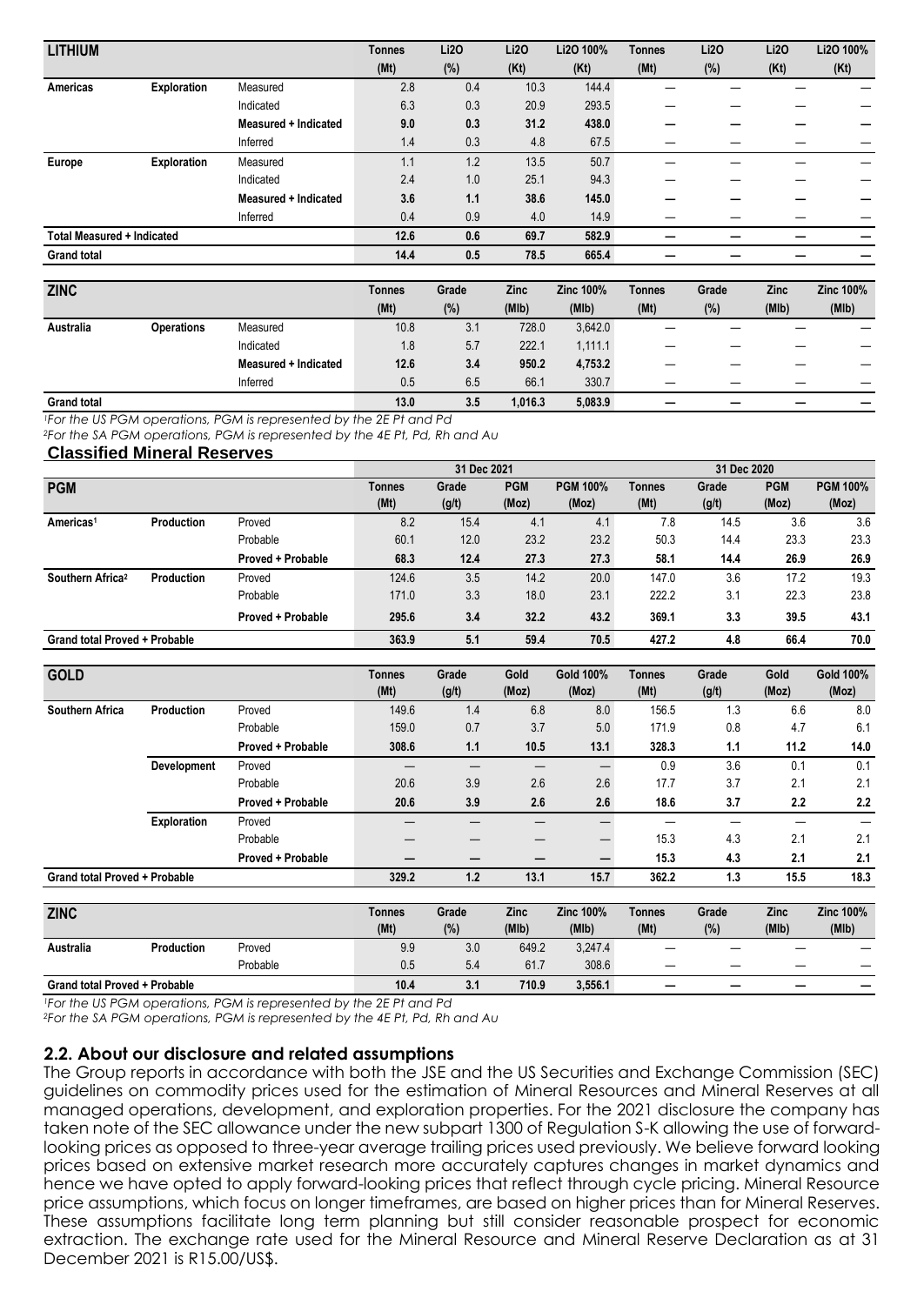#### **Sibanye-Stillwater 2021 price decks for Mineral Resources & Mineral Reserves at managed operations.**

|                                                                                  |         |                          |           | 31-Dec-21 |                         |                 | 31-Dec-20               |            |           |  |
|----------------------------------------------------------------------------------|---------|--------------------------|-----------|-----------|-------------------------|-----------------|-------------------------|------------|-----------|--|
|                                                                                  |         | <b>MINERAL RESOURCES</b> |           |           | <b>MINERAL RESERVES</b> |                 | <b>MINERAL RESERVES</b> |            |           |  |
| <b>Precious metals</b>                                                           | US\$/oz | R/oz                     | R/kg      | US\$/oz   | R/oz                    | R/kg            | US\$/oz                 | R/oz       | R/kg      |  |
| Gold                                                                             | 008,1   | 27,000                   | 868,000   | 1,659     | 24,885                  | 800,000         | 1,500                   | 22,500     | 720,000   |  |
| Platinum                                                                         | .500    | 22,500                   | 723,391   | 1,250     | 18,750                  | 602,826         | 880                     | 13,200     | 424,389   |  |
| Palladium                                                                        | .500    | 22,500                   | 723,391   | 1,250     | 18,750                  | 602,826         | 1,600                   | 24,000     | 771,617   |  |
| Rhodium                                                                          | 10,000  | 150,000                  | 4,822,605 | 8,000     | 120,000                 | 3,858,084       | 5,650                   | 84,750     | 2,724,772 |  |
| Iridium                                                                          | 3,000   | 45,000                   | 1,446,782 | 2,500     | 37,500                  | 1,205,651       | 1,450                   | 21,750     | 699,278   |  |
| Ruthenium                                                                        | 350     | 5,250                    | 168,791   | 300       | 4,500                   | 144,678         | 260                     | 3,900      | 125,388   |  |
| <b>Base metals</b>                                                               | US\$/lb | US\$/tonne               | R/tonne   | US\$/lb   | US\$/tonne              | <b>R</b> /tonne | US\$/lb                 | US\$/tonne | R/tonne   |  |
| Nickel                                                                           | 7.94    | 17.500                   | 262,500   | 7.35      | 16.200                  | 243.000         | 5.9                     | 13.000     | 195,000   |  |
| Copper                                                                           | 4.54    | 10,000                   | 150,000   | 4.06      | 8,950                   | 134.250         | 2.72                    | 6,000      | 90,000    |  |
| Cobalt                                                                           | 25      | 55,116                   | 826,733   | 22        | 48,502                  | 727,525         | 15                      | 33,069     | 496,040   |  |
| Uranium oxide $(U_3O_8)^1$                                                       | 50      | 110,231                  | 1,653,465 | 40        | 88,185                  | 1,322,772       | 32                      | 70.548     | 960,000   |  |
| Chromium oxide (Cr <sub>2</sub> O <sub>3</sub> ), (42% concentrate) <sup>1</sup> | 0.07    | 165                      | 2,475     | 0.07      | 150                     | 2,250           | 0.07                    | 160        | 2,400     |  |

*<sup>1</sup> Long term contract prices*

The relevant metal (prill) split exposure of our PGM operations is summarised below.

#### **Prill Splits**

| I split (US PGM<br>2E Prill<br>$\sim$<br>  operations) | Unit                           | <b>Stillwater Mine</b>                    | <b>Ider Mine</b><br>≕ाता<br>-1015 | <b>Averac</b> |
|--------------------------------------------------------|--------------------------------|-------------------------------------------|-----------------------------------|---------------|
| Platinum                                               | 70                             | $\sim$<br>$\overline{\phantom{a}}$<br>LL. | $-$<br>ን 1<br>21.IJ               | 22.01         |
| Palladium                                              | $\overline{\phantom{a}}$<br>7٥ | 77.00<br>7.03                             | 78.27                             | 77.99         |

| 4E Prill split (SA PGM operations) | Unit |            | <b>Rustenburg</b> | <b>Kroondal</b> | <b>Marikana</b> | limosa          |            |
|------------------------------------|------|------------|-------------------|-----------------|-----------------|-----------------|------------|
|                                    |      | <b>MER</b> | UG <sub>2</sub>   | UG <sub>2</sub> | <b>MER</b>      | UG <sub>2</sub> | <b>MSZ</b> |
| Platinum                           | %    | 64         | 52                | 58              | 62              | 59              | 49         |
| Palladium                          | %    | $\sim$     | 33                | 31              | 28              | 29              | 38         |
| Rhodium                            | %    |            |                   | 10              |                 |                 |            |
| Gold                               | %    |            |                   |                 |                 |                 |            |

MER – Merensky Reef

UG2 – Upper Group 2 Chromitite

MSZ – Main Sulphide Zone

#### **2.3. Change in the basis of accounting for minority holdings**

The company has changed its policy regarding the basis for reporting attributable Mineral Resources and Mineral Reserves for 2021.

Previously the Group reported attributable Mineral Resources and Mineral Reserves based on the effective accounting interest in mineral properties. This approach considered the recognition of minority shareholder liabilities when determining attributable interest in an asset. This approach results in annual changes in effective interests and as such the Group has changed this practice going forward to report on attributable portions of Mineral Resources and Mineral Reserves based on the Group's effective legal interest in mineral properties, with no consequence to the Group's effective accounting interest.

This change in policy has the following effect on the reported attributable percentages of mineral properties:

| a. Rustenburg:         | reported at 74% attributable (2020: 100%)                                       |
|------------------------|---------------------------------------------------------------------------------|
| b. Cooke:              | reported at 76% attributable (2020: 100%)                                       |
| c. Marikana:           | reported at 80.64% attributable (2020: 95.25%)                                  |
|                        | d. Limpopo (Baobab & Doornvlei): reported at 80.64% attributable (2020: 95.25%) |
| e. Limpopo (Dwaalkop): | reported at 40.32% attributable (2020: 45.30%)                                  |
| f. Akanani:            | reported at 80.13% attributable (2020: 93.13%)                                  |

The net impact of this change in policy is evident in the Mineral Reserves reconciliations for the relevant segments of our business. **This change in policy has no impact on the underlying mineral assets available for mining, and therefore does not impact the LOM or profitability of any operations or development projects.**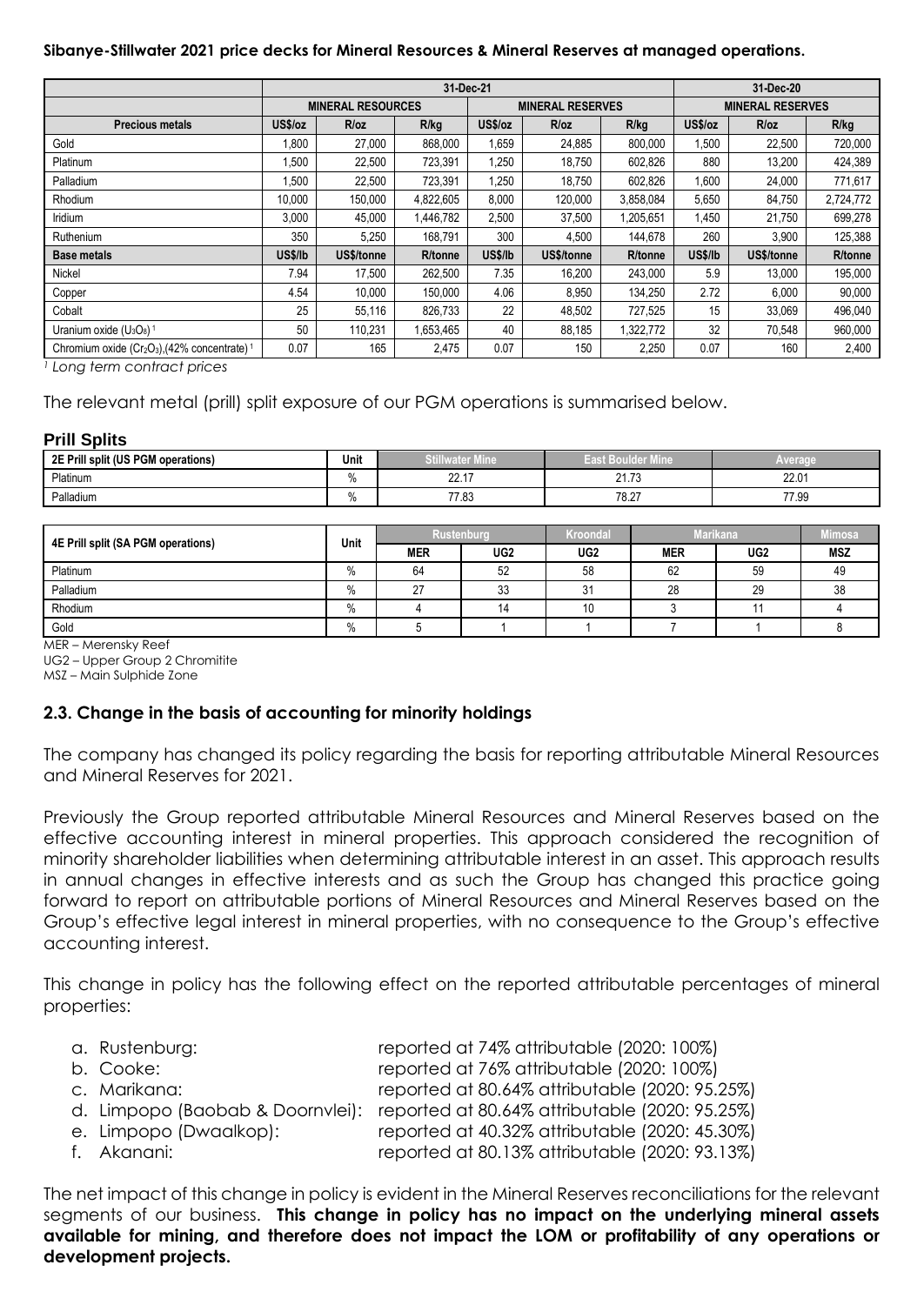The historic (2020) stated attributable numbers have not been adjusted in the tables to reflect the revised interest, but for ease of reference and comparison purposes, both the 2020 and 2021 100% basis numbers are illustrated.

# **3. Group Mineral Resources and Mineral Reserves per geographical region & commodity**

## **3.1. Americas**

## **Classified PGM Mineral Resources Inclusive of Mineral Reserves**

|                    |                       |                      | 31 Dec 2020<br>31 Dec 2021 |       |            |                 |        |       |            |                 |
|--------------------|-----------------------|----------------------|----------------------------|-------|------------|-----------------|--------|-------|------------|-----------------|
| <b>PGM</b>         | <b>Americas</b>       |                      | Tonnes                     | Grade | <b>PGM</b> | <b>PGM 100%</b> | Tonnes | Grade | <b>PGM</b> | <b>PGM 100%</b> |
|                    |                       |                      | (Mt)                       | (g/t) | (Moz)      | (Moz)           | (Mt)   | (g/t) | (Moz)      | (Moz)           |
| <b>Operations</b>  | <b>Stillwater and</b> | Measured             | 39.9                       | 14.7  | 18.9       | 18.9            | 12.4   | 15.1  | 6.0        | 6.0             |
|                    | <b>East Boulder</b>   | Indicated            | 59.1                       | 13.8  | 26.1       | 26.1            | 70.1   | 14.6  | 33.0       | 33.0            |
|                    |                       | Measured + Indicated | 99.0                       | 14.1  | 45.0       | 45.0            | 82.5   | 14.7  | 39.0       | 39.0            |
|                    |                       | Inferred             | 113.6                      | 12.2  | 44.6       | 44.6            | 96.2   | 15.5  | 47.9       | 47.9            |
| <b>Grand total</b> |                       |                      | 212.6                      | 13.1  | 89.6       | 89.6            | 178.7  | 15.1  | 86.9       | 86.9            |

|                                   |                      |               |            |            |        |        | 31 Dec 2021   |               |               |               |       |       |
|-----------------------------------|----------------------|---------------|------------|------------|--------|--------|---------------|---------------|---------------|---------------|-------|-------|
| <b>PGM</b>                        | <b>Americas</b>      | <b>Tonnes</b> | <b>PGM</b> | <b>PGM</b> | Copper | Copper | <b>Nickel</b> | <b>Nickel</b> | <b>Silver</b> | <b>Silver</b> | Gold  | Gold  |
| <b>Exploration</b>                |                      | (Mt)          | (g/t)      | (Moz)      | (%)    | (MIb)  | (%)           | (MIb)         | (g/t)         | (Moz)         | (g/t) | (Moz) |
| Marathon <sup>1</sup>             | Measured             | 23.4          | 0.8        | 0.6        | 0.2    | 104.9  |               |               | 1.5           | 1.1           | 0.1   | 0.1   |
|                                   | Indicated            | 26.7          | 0.6        | 0.5        | 0.2    | 126.6  |               |               | 1.7           | 1.4           | 0.1   |       |
|                                   | Measured + Indicated | 50.1          | 0.7        | 1.1        | 0.2    | 231.5  |               |               | 1.6           | 2.5           | 0.1   | 0.1   |
|                                   | Inferred             | 6.2           | 0.5        | 0.1        | 0.2    | 31.7   |               |               | 1.5           | 0.3           |       |       |
| Denison <sup>2</sup>              | Measured             | 0.1           | 6.2        | —          | 0.5    | 1.0    | 0.3           | 0.7           |               |               | 1.4   |       |
|                                   | Indicated            | 1.1           | 2.8        | 0.1        | 1.3    | 31.3   | 1.6           | 37.6          |               |               | 0.4   |       |
|                                   | Measured + Indicated | 1.2           | 3.0        | 0.1        | 1.2    | 32.3   | 1.5           | 38.3          |               |               | 0.5   |       |
|                                   | Inferred             | 1.3           | 2.7        | 0.1        | 1.2    | 33.7   | 1.5           | 42.7          |               |               | 0.4   |       |
| <b>Total Measured + Indicated</b> |                      | 51.3          | 0.8        | 1.3        | 0.2    | 263.7  | 1.5           | 38.3          | 1.5           | 2.5           | 0.1   | 0.1   |
| <b>Grand total</b>                |                      | 58.8          | 0.8        | 1.5        | 0.3    | 329.1  | 1.5           | 81.1          | 1.5           | 2.8           | 0.1   | 0.1   |

|                                   |                      |               |            |            |        |               | 31 Dec 2020   |               |               |               |       |       |
|-----------------------------------|----------------------|---------------|------------|------------|--------|---------------|---------------|---------------|---------------|---------------|-------|-------|
| <b>PGM</b>                        | <b>Americas</b>      | <b>Tonnes</b> | <b>PGM</b> | <b>PGM</b> | Copper | <b>Copper</b> | <b>Nickel</b> | <b>Nickel</b> | <b>Silver</b> | <b>Silver</b> | Gold  | Gold  |
| <b>Exploration</b>                |                      | (Mt)          | (g/t)      | (Moz)      | (%)    | (MIb)         | (%)           | (MIb)         | (g/t)         | (Moz)         | (g/t) | (Moz) |
| Marathon <sup>1</sup>             | Measured             | 26.7          | 0.8        | 0.7        | 0.2    | 119.7         |               |               | 1.5           | 1.3           | 0.1   | 0.1   |
|                                   | Indicated            | 30.5          | 0.6        | 0.6        | 0.2    | 144.5         |               |               | 1.7           | 1.6           | 0.1   | 0.1   |
|                                   | Measured + Indicated | 57.2          | 0.7        | 1.3        | 0.2    | 264.1         |               |               | 1.6           | 2.9           | 0.1   | 0.1   |
|                                   | Inferred             | 7.1           | 0.5        | 0.1        | 0.2    | 36.2          |               |               | 1.5           | 0.3           |       |       |
| Denison <sup>2</sup>              | Measured             | 0.1           | 6.2        | —          | 0.5    | 1.0           | 0.3           | 0.7           |               |               | 1.4   |       |
|                                   | Indicated            | 1.1           | 2.8        | 0.1        | 1.3    | 31.3          | 1.6           | 37.6          |               |               | 0.4   |       |
|                                   | Measured + Indicated | 1.2           | 3.0        | 0.1        | 1.2    | 32.3          | 1.5           | 38.3          |               |               | 0.5   |       |
|                                   | Inferred             | 1.3           | 2.7        | 0.1        | 1.2    | 33.7          | 1.5           | 42.7          |               |               | 0.4   |       |
| <b>Total Measured + Indicated</b> |                      | 58.4          | 0.8        | 1.4        | 0.2    | 296.4         | 1.5           | 38.3          | 1.6           | 2.9           | 0.1   | 0.1   |
| <b>Grand total</b>                |                      | 66.8          | 0.8        | 1.6        | 0.2    | 366.3         | 1.5           | 81.1          | 1.6           | 3.2           | 0.1   | 0.2   |

|                                   |                      |               |                          | 31 Dec 2021 |          |       | 31 Dec 2020   |                 |          |          |       |  |
|-----------------------------------|----------------------|---------------|--------------------------|-------------|----------|-------|---------------|-----------------|----------|----------|-------|--|
| <b>COPPER</b>                     | <b>Americas</b>      | <b>Tonnes</b> | <b>Cu Grade</b>          | Copper      | Au Grade | Gold  | <b>Tonnes</b> | <b>Cu Grade</b> | Copper   | Au Grade | Gold  |  |
| <b>Exploration</b>                |                      | (Mt)          | (%)                      | (MIb)       | (g/t)    | (Moz) | (Mt)          | (%)             | (MIb)    | (g/t)    | (Moz) |  |
| Altar <sup>3</sup>                | Measured             | 637.9         | 0.4                      | 6.095.0     | 0.1      | 2.4   | 1.005.9       | 0.3             | 7,458.2  | 0.1      | 3.0   |  |
|                                   | Indicated            | 580.3         | 0.4                      | 5.293.0     | 0.1      | 1.5   | 1,051.5       | 0.3             | 7.052.9  | 0.1      | 2.3   |  |
|                                   | Measured + Indicated | 1.218.2       | 0.4                      | 11.388.0    | 0.1      | 3.9   | 2,057.4       | 0.3             | 14,511.1 | 0.1      | 5.2   |  |
|                                   | Inferred             | 190.4         | 0.4                      | 1,750.0     | 0.1      | 0.4   | 556.6         | 0.3             | 3,419.6  | 0.1      | 1.1   |  |
| Rio Grande <sup>4</sup>           | Measured             |               |                          |             |          |       |               |                 |          |          |       |  |
|                                   | Indicated            | 14.1          | $\overline{\phantom{0}}$ | 0.1         | 0.4      | 0.2   | 14.1          |                 | 0.1      | 0.4      | 0.2   |  |
|                                   | Measured + Indicated | 14.1          | —                        | 0.1         | 0.4      | 0.2   | 14.1          | _               | 0.1      | 0.4      | 0.2   |  |
|                                   | Inferred             | 8.2           |                          |             | 0.3      | 0.1   | 8.2           |                 | –        | 0.3      | 0.1   |  |
| <b>Total Measured + Indicated</b> |                      | 1.232.3       | 0.4                      | 11.388.1    | 0.1      | 4.1   | 2.071.6       | 0.3             | 14.511.2 | 0.1      | 5.4   |  |
| <b>Grand total</b>                |                      | 1,430.9       | 0.4                      | 13.138.1    | 0.1      | 4.6   | 2,636.3       | 0.3             | 17.930.9 | 0.1      | 6.6   |  |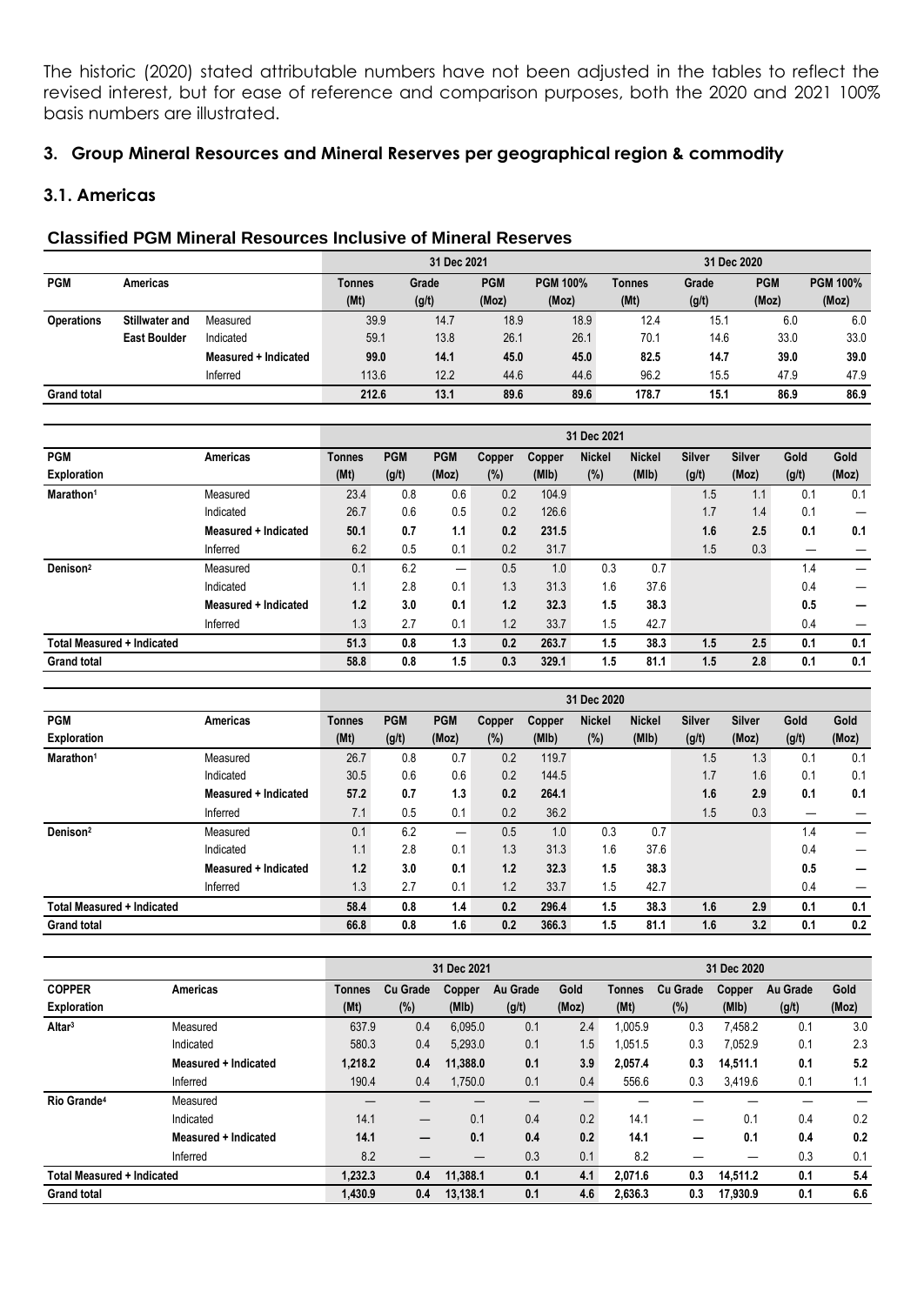|                    |                             |                      | 31 Dec 2021 |      |      |                  |                  |              |              |  |  |  |
|--------------------|-----------------------------|----------------------|-------------|------|------|------------------|------------------|--------------|--------------|--|--|--|
| LITHIUM            | Americas                    |                      | Tonnes      | Li2O | Li2O | LCE <sub>5</sub> | LCE <sub>5</sub> | <b>H3BO3</b> | <b>H3BO3</b> |  |  |  |
|                    |                             |                      | (Mt)        | (%)  | (Kt) | $(\%)$           | (Kt)             | (%)          | (Kt)         |  |  |  |
| <b>Exploration</b> | Rhyolite Ridge <sup>6</sup> | Measured             | 2.8         | 0.4  | 10.3 | 0.9              | 25.4             | 8.3          | 230.7        |  |  |  |
|                    |                             | Indicated            | 6.3         | 0.3  | 20.9 | 0.8              | 51.6             | 8.1          | 506.5        |  |  |  |
|                    |                             | Measured + Indicated | 9.0         | 0.3  | 31.2 | 0.9              | 77.0             | 8.2          | 737.2        |  |  |  |
|                    |                             | Inferred             | 1.4         | 0.3  | 4.8  | 0.9              | 11.9             | 7.9          | 109.1        |  |  |  |
| <b>Grand total</b> |                             |                      | 10.4        | 0.3  | 36.0 | 0.9              | 88.9             | 8.1          | 846.3        |  |  |  |

*<sup>1</sup>22.65% Attributable, non-managed*

*<sup>2</sup>64.92% Attributable, non-managed*

*<sup>3</sup>100% Attributable, non-managed*

*<sup>4</sup>19.9% Attributable, non-managed, based on shareholding in Aldebaran Resources*

*<sup>5</sup>LCE figures derived from in-situ Li mineralisation by applying a ratio of 1:5.323*

*<sup>6</sup>Based on the 7.12% attributable interest in Ioneer Ltd, manager of the Rhyolite Ridge Project*

#### **Classified Mineral Reserves**

|                                      |                                       |          | 31 Dec 2021<br>31 Dec 2020 |       |            |                 |               |       |            |                 |
|--------------------------------------|---------------------------------------|----------|----------------------------|-------|------------|-----------------|---------------|-------|------------|-----------------|
| <b>PGM</b>                           | Americas                              |          | Tonnes                     | Grade | <b>PGM</b> | <b>PGM 100%</b> | <b>Tonnes</b> | Grade | <b>PGM</b> | <b>PGM 100%</b> |
|                                      |                                       |          | (Mt)                       | (g/t) | (Moz)      | (Moz)           | (Mt)          | (g/t) | (Moz)      | (Moz)           |
| <b>Operations</b>                    | <b>Stillwater and</b><br>Eact Poulder | Proved   | 8.2                        | 15.4  | 4.1        | 4.1             | 7.8           | 14.5  | 3.6        | 3.6             |
|                                      |                                       | Probable | 60.1                       | 12.0  | 23.2       | 23.2            | 50.3          | 14.4  | 23.3       | 23.3            |
| <b>Grand total Proved + Probable</b> |                                       | 68.3     | 12.4                       | 27.3  | 27.3       | 58.1            | 14.4          | 26.9  | 26.9       |                 |

*2E PGM = Pt (78%) + Pd (22%)*

#### **3.1.1. Platinum Group Metals 3.1.1.1. US PGM operations**

- Total 2E PGM Mineral Resources of 89.6Moz, a year-on-year increase of 3.1%
- Total 2E PGM Mineral Reserves of 27.3Moz, a year-on-year increase of 1.5%

The growth in Mineral Resources was driven by an improvement in geological interpretation of the orebody, resulting in improved continuity (increase in tonnage), but at a lower average grade. This in turn has driven the minor increase in Mineral Reserves.

A detailed reconciliation of the 2020 to 2021 US PGM operations Mineral Reserves is shown in the table below.

#### **US PGM operations – Mineral Reserves reconciliation**

| <b>Factors</b>             | 2E PGM (Moz) |
|----------------------------|--------------|
| 31-Dec-20                  | 26.9         |
| Depletion                  | $-0.7$       |
| Post depletion             | 26.3         |
| Area Inclusions/Exclusions | $-0.3$       |
| Geological interpretation  | 5.4          |
| Estimation methodology     | $-2.7$       |
| Economic parameters        | 0.0          |
| Modifying factors          | $-1.4$       |
| 31-Dec-21                  | 27.3         |

#### **3.1.1.2. Exploration projects in the Americas**

• Minor (0.1Moz) year on year decrease in Mineral Resources due to a change in attributable interest in Generation Mining Ltd.

## **3.1.2. Green Metals**

## **3.1.2.1. Cu exploration projects**

• Total copper Mineral Resources of 13,138.1Mlb, a decrease of 26.7%

The primary driver of the change in Mineral Resources was the Altar project, where an updated Mineral Resource estimate, using geological constraints aimed at highlighting the location, geometry and volume of the higher-grade copper-gold zones was completed. This could lead to a more targeted, higher-grade mining approach, delivering superior economics.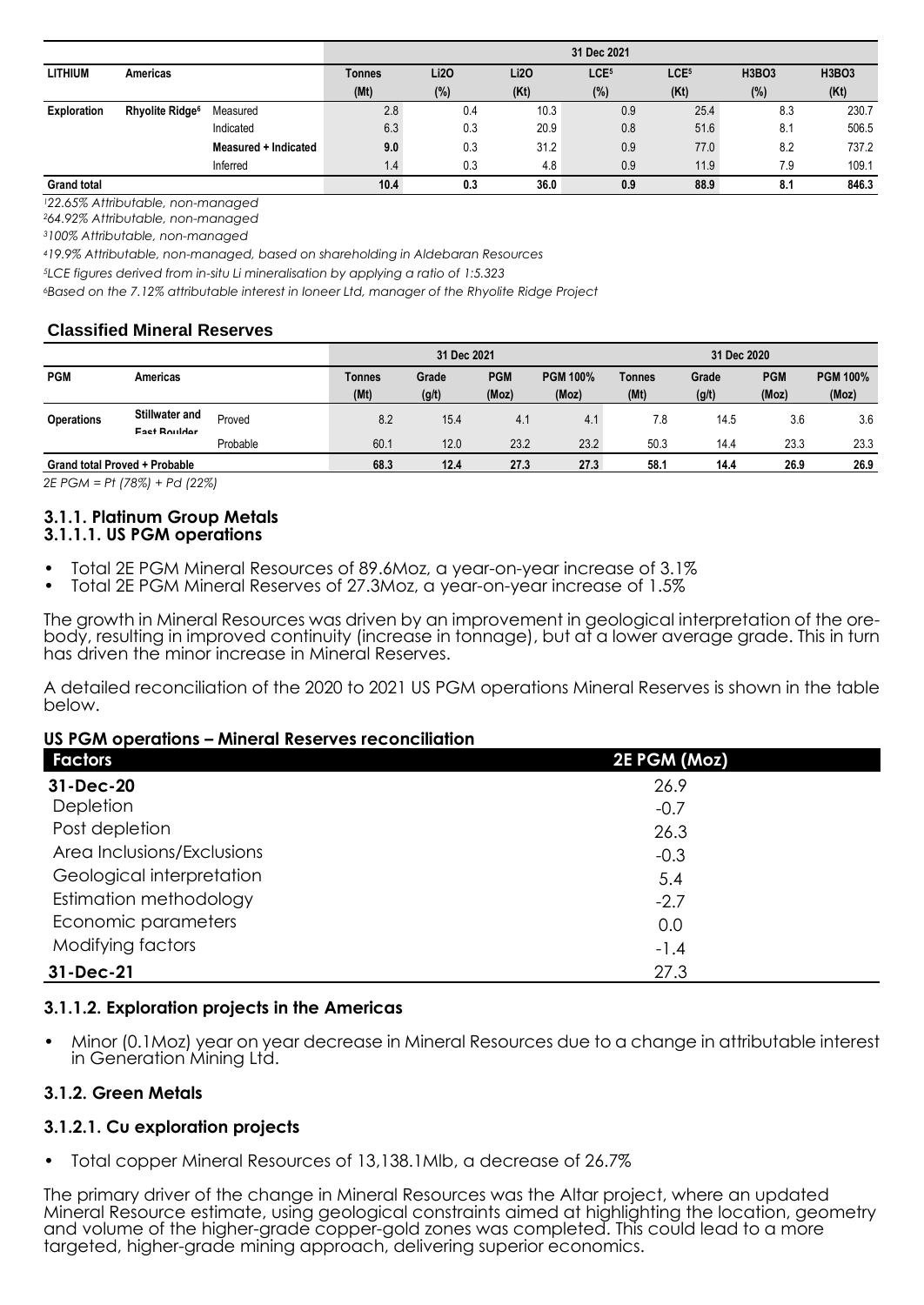## **3.1.2.2. Lithium exploration project**

- Maiden lithium carbonate equivalent (LCE) Mineral Resources of 88.9Mt
- Maiden boric acid (H3BO3) Mineral Resources of 846.3Kt

During 2022, the company acquired a 7.12% interest in Ioneer Ltd, the owner and operator of the Rhyolite Ridge Lithium development project in Nevada, USA, with an agreement in place to establish a 50:50 joint venture on the project.

|                                   |                         |                      |               | 31 Dec 2021 |            |                 |               | 31 Dec 2020 |            |                 |
|-----------------------------------|-------------------------|----------------------|---------------|-------------|------------|-----------------|---------------|-------------|------------|-----------------|
| <b>PGM</b>                        | <b>Southern Africa</b>  |                      | <b>Tonnes</b> | Grade       | <b>PGM</b> | <b>PGM 100%</b> | <b>Tonnes</b> | Grade       | <b>PGM</b> | <b>PGM 100%</b> |
|                                   |                         |                      | (Mt)          | (g/t)       | (Moz)      | (Moz)           | (Mt)          | (g/t)       | (Moz)      | (Moz)           |
| <b>Operations</b>                 | Marikana <sup>1</sup>   | Measured             | 73.3          | 4.2         | 9.9        | 12.3            | 77.3          | 4.1         | 10.1       | 10.6            |
|                                   |                         | Indicated            | 513.4         | 4.1         | 68.1       | 84.4            | 616.2         | 4.3         | 85.0       | 89.2            |
|                                   |                         | Measured + Indicated | 586.6         | 4.1         | 78.0       | 96.8            | 693.5         | 4.3         | 95.1       | 99.8            |
|                                   |                         | Inferred             | 178.9         | 4.4         | 25.2       | 31.2            | 202.2         | 4.6         | 29.7       | 31.1            |
|                                   | Rustenburg <sup>2</sup> | Measured             | 308.3         | 4.4         | 43.2       | 58.4            | 427.0         | 4.4         | 59.7       | 59.7            |
|                                   |                         | Indicated            | 88.6          | 5.3         | 15.1       | 20.5            | 115.7         | 5.3         | 19.9       | 19.9            |
|                                   |                         | Measured + Indicated | 396.9         | 4.6         | 58.4       | 78.9            | 542.7         | 4.6         | 79.6       | 79.6            |
|                                   |                         | Inferred             | 11.0          | 5.6         | 2.0        | 2.7             | 14.9          | 5.6         | 2.7        | 2.7             |
|                                   | Kroondal <sup>3</sup>   | Measured             | 27.8          | 3.3         | 3.0        | 5.9             | 30.8          | 3.3         | 3.3        | 6.5             |
|                                   |                         | Indicated            | 4.8           | 3.8         | 0.6        | 1.2             | 5.0           | 3.8         | 0.6        | 1.2             |
|                                   |                         | Measured + Indicated | 32.5          | 3.4         | 3.6        | 7.1             | 35.8          | 3.4         | 3.9        | 7.8             |
|                                   |                         | Inferred             | 2.5           | 2.9         | 0.2        | 0.5             | 2.5           | 2.9         | 0.2        | 0.5             |
|                                   | Mimosa <sup>4</sup>     | Measured             | 31.0          | 3.5         | 3.5        | 7.0             | 25.4          | 3.6         | 3.0        | 6.0             |
|                                   |                         | Indicated            | 17.7          | 3.5         | 2.0        | 4.0             | 15.1          | 3.6         | 1.7        | 3.5             |
|                                   |                         | Measured + Indicated | 48.7          | 3.5         | 5.5        | 11.0            | 40.5          | 3.6         | 4.7        | 9.4             |
|                                   |                         | Inferred             | 17.2          | 3.4         | 1.9        | 3.7             | 13.4          | 3.5         | 1.5        | 3.0             |
| <b>Total Measured + Indicated</b> |                         |                      | 1,064.8       | 4.2         | 145.4      | 193.7           | 1,312.5       | 4.3         | 183.3      | 196.7           |
| <b>Grand total</b>                |                         |                      | 1,274.4       | 4.3         | 174.7      | 231.8           | 1,545.4       | 4.4         | 217.4      | 234.0           |

## **3.2. Southern Africa Classified PGM Mineral Resources Inclusive of Mineral Reserves**

| <b>PGM</b>                                              | Southern Africa      |                             | <b>Tonnes</b> | Grade | <b>PGM</b> | <b>PGM 100%</b> | <b>Tonnes</b>            | Grade                    | <b>PGM</b>               | <b>PGM 100%</b> |
|---------------------------------------------------------|----------------------|-----------------------------|---------------|-------|------------|-----------------|--------------------------|--------------------------|--------------------------|-----------------|
|                                                         |                      |                             | (Mt)          | (g/t) | (Moz)      | (Moz)           | (Mt)                     | (g/t)                    | (Moz)                    | (Moz)           |
| <b>Exploration</b><br><b>Total Measured + Indicated</b> | Akanani <sup>5</sup> | Measured                    |               |       |            | —               |                          |                          |                          |                 |
|                                                         |                      | Indicated                   | 164.5         | 4.2   | 22.0       | 27.5            | 191.1                    | 4.2                      | 25.6                     | 27.5            |
|                                                         |                      | <b>Measured + Indicated</b> | 164.5         | 4.2   | 22.0       | 27.5            | 191.1                    | 4.2                      | 25.6                     | 27.5            |
|                                                         |                      | Inferred                    | 87.9          | 3.4   | 9.6        | 12.0            | 102.1                    | 3.4                      | 11.2                     | 12.0            |
|                                                         | Limpopo <sup>6</sup> | Measured                    | 1.8           | 4.2   | 0.2        | 0.3             | 2.1                      | 4.2                      | 0.3                      | 0.3             |
|                                                         |                      | Indicated                   | 73.6          | 4.3   | 10.3       | 17.2            | 95.2                     | 4.0                      | 12.2                     | 18.1            |
|                                                         |                      | <b>Measured + Indicated</b> | 75.4          | 4.3   | 10.5       | 17.5            | 97.3                     | 4.0                      | 12.5                     | 18.3            |
|                                                         |                      | Inferred                    | 67.9          | 4.2   | 9.1        | 14.0            | 102.3                    | 4.1                      | 13.4                     | 18.2            |
|                                                         | Hoedspruit           | Measured                    |               |       | —          | —               |                          |                          | —                        |                 |
|                                                         |                      | Indicated                   |               |       |            | —               | 28.1                     | 5.5                      | 5.0                      | 6.7             |
|                                                         |                      | <b>Measured + Indicated</b> | –             |       | -          | —               | 28.1                     | 5.5                      | 5.0                      | 6.7             |
|                                                         |                      | Inferred                    |               |       | –          | —               | 4.5                      | 5.6                      | 0.8                      | 1.1             |
|                                                         | <b>Blue Ridge7</b>   | Measured                    |               |       | —          | —               | $\overline{\phantom{0}}$ | $\overline{\phantom{0}}$ | $\overline{\phantom{0}}$ |                 |
|                                                         |                      | Indicated                   | 9.2           | 3.2   | 1.0        | 1.9             | 9.2                      | 3.2                      | 1.0                      | 1.9             |
|                                                         |                      | <b>Measured + Indicated</b> | 9.2           | 3.2   | 1.0        | 1.9             | 9.2                      | 3.2                      | 1.0                      | 1.9             |
|                                                         |                      | Inferred                    | 6.7           | 3.0   | 0.6        | 1.3             | 6.7                      | 3.0                      | 0.6                      | 1.3             |
|                                                         | Zondernaam           | Measured                    |               |       | –          | —               |                          |                          | -                        |                 |
|                                                         |                      | Indicated                   |               |       |            |                 |                          |                          |                          |                 |
|                                                         |                      | <b>Measured + Indicated</b> |               |       | –          | –               |                          |                          |                          |                 |
|                                                         |                      | Inferred                    |               |       |            | —               | 77.4                     | 6.4                      | 15.9                     | 21.5            |
|                                                         |                      |                             | 249.0         | 4.2   | 33.5       | 46.9            | 325.6                    | 4.2                      | 44.1                     | 54.5            |
| <b>Grand total</b>                                      |                      |                             | 411.4         | 4.0   | 52.9       | 74.2            | 618.6                    | 4.3                      | 85.9                     | 108.5           |

*<sup>1</sup>80.64% Attributable, managed; 274% Attributable, managed; 350% Attributable, managed; 450% Attributable, non-managed <sup>5</sup>80.13% Attributable, managed, 6Attributable portions of Baobab and Doornvlei (80.64%), and Dwaalkop (40.32%), 750% Attributable, managed*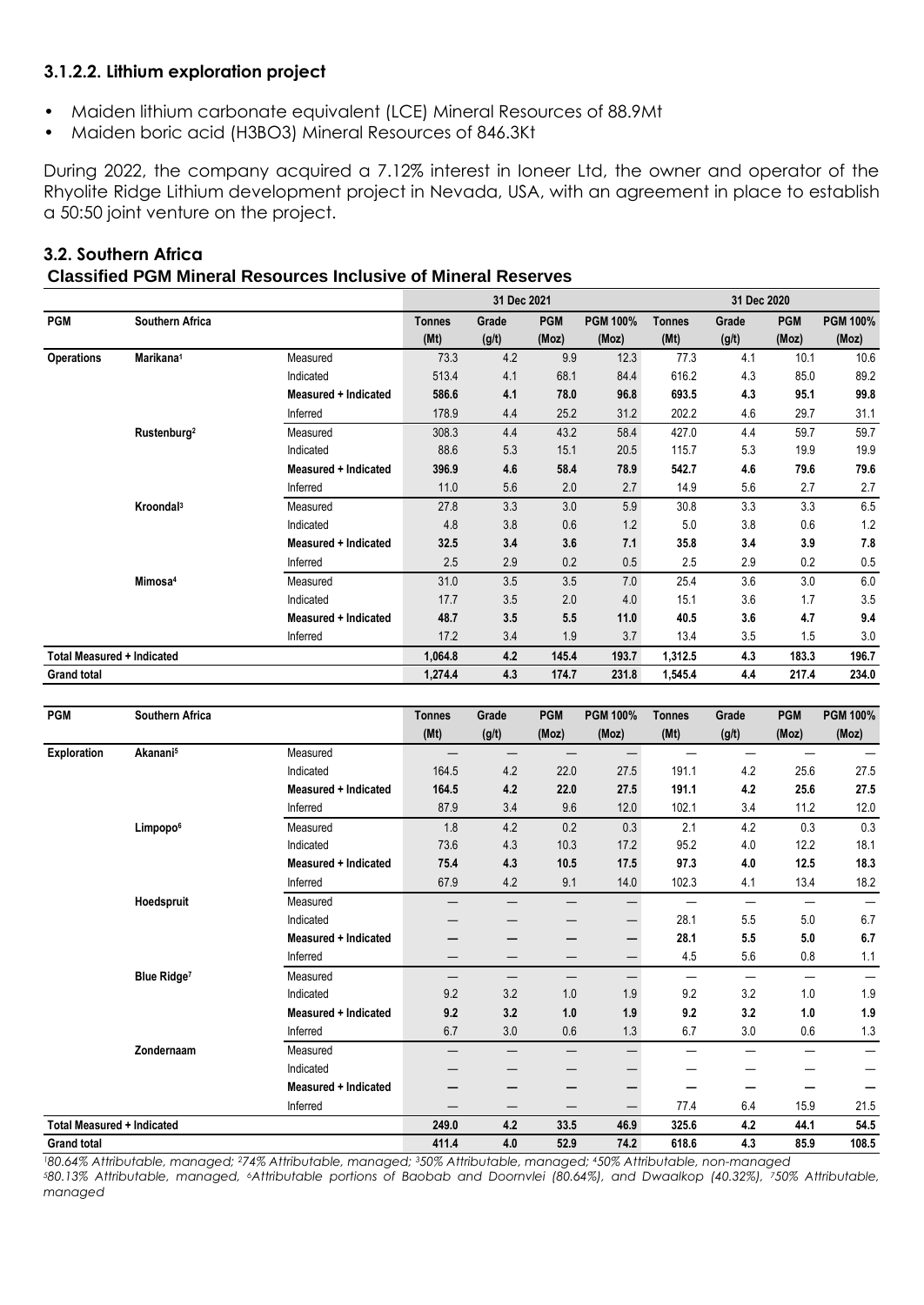#### **Classified PGM Mineral Reserves**

|                   |                                      |                   |               | 31 Dec 2021 |            |                 | 31 Dec 2020 |       |            |                 |  |
|-------------------|--------------------------------------|-------------------|---------------|-------------|------------|-----------------|-------------|-------|------------|-----------------|--|
| <b>PGM</b>        | <b>Southern Africa</b>               |                   | <b>Tonnes</b> | Grade       | <b>PGM</b> | <b>PGM 100%</b> | Tonnes      | Grade | <b>PGM</b> | <b>PGM 100%</b> |  |
|                   |                                      |                   | (Mt)          | (g/t)       | (Moz)      | (Moz)           | (Mt)        | (g/t) | (Moz)      | (Moz)           |  |
| <b>Operations</b> | Marikana <sup>1</sup>                | Proved            | 22.6          | 3.9         | 2.9        | 3.6             | 19.6        | 3.9   | 2.4        | 2.6             |  |
|                   |                                      | Probable          | 121.6         | 3.9         | 15.1       | 18.8            | 152.6       | 3.9   | 19.1       | 20.0            |  |
|                   |                                      | Proved + Probable | 144.2         | 3.9         | 18.0       | 22.3            | 172.2       | 3.9   | 21.5       | 22.6            |  |
|                   | Rustenburg <sup>2</sup>              | Proved            | 83.4          | 3.5         | 9.5        | 12.9            | 106.1       | 3.7   | 12.7       | 12.7            |  |
|                   |                                      | Probable          | 41.7          | 1.5         | 2.0        | 2.6             | 64.9        | 1.3   | 2.7        | 2.7             |  |
|                   |                                      | Proved + Probable | 125.1         | 2.9         | 11.5       | 15.5            | 171.0       | 2.8   | 15.4       | 15.4            |  |
|                   | Kroondal <sup>3</sup>                | Proved            | 10.4          | 2.6         | 0.9        | 1.7             | 12.9        | 2.6   | 1.1        | 2.2             |  |
|                   |                                      | Probable          | —             |             | —          |                 |             | —     | –          |                 |  |
|                   |                                      | Proved + Probable | 10.4          | 2.6         | 0.9        | 1.7             | 12.9        | 2.6   | 1.1        | 2.2             |  |
|                   | Mimosa <sup>4</sup>                  | Proved            | 8.2           | 3.6         | 0.9        | 1.9             | 8.5         | 3.5   | 1.0        | 1.9             |  |
|                   |                                      | Probable          | 7.7           | 3.5         | 0.9        | 1.7             | 4.6         | 3.3   | 0.5        | 1.0             |  |
|                   |                                      | Proved + Probable | 15.8          | 3.5         | 1.8        | 3.6             | 13.1        | 3.4   | 1.5        | 2.9             |  |
|                   | <b>Grand total Proved + Probable</b> |                   | 295.6         | 3.4         | 32.2       | 43.2            | 369.1       | 3.3   | 39.5       | 43.1            |  |

*<sup>1</sup>80.64% Attributable, managed; 274% Attributable, managed; 350% Attributable, managed; 450% Attributable, non-managed*

#### **3.2.1. Platinum Group Metals**

#### **3.2.1.1. SA PGM operations**

- Total 4E PGM Mineral Resources of 174.7Moz, a year-on-year decrease of 19.6%
- Total 4E PGM Mineral Reserves of 32.2Moz, a year-on-year decrease of 18.5%

The negative variance in Mineral Resources and Mineral Reserves is primarily due to the change to the attributable effective legal interest basis for reporting of Mineral Resources and Mineral Reserves of properties which have meaningful minority shareholdings (generally B-BBEE shareholding structures). The application of the attributable effective legal interest at Marikana and Rustenburg, resulted in 7.3Moz 4E in Mineral Reserves and 39.9Moz 4E in Mineral Resources being reallocated to minority legal interests. As noted above, **this change in policy has no impact on the underlying mineral assets available for mining, and therefore does not impact the LOM or profitability of our operations in any way.**

Outside of this, depletion of 2.9Moz 4E from mining activities during 2021 was partly off-set by a 0.8Moz 4E increase in Mineral Reserves due to the revised economic parameters applied where LoM tail-end production, which had previously been excluded, has become economically viable due to boundary optimisation and current price assumptions.

The agreement with Anglo Plat to acquire its 50% interest in the Kroondal PSA, and to allow for the immediate mining from Kroondal, through the PSA boundary into the Sibanye Rustenburg Platinum Mine lease area, added 1.32Moz 4E in attributable Mineral Reserves and will extend the various Kroondal shafts' LoM by between 9-16 years. Significant value will be unlocked through the early extraction of these current Mineral Resource ounces from the low cost mechanised Kroondal infrastructure, which would previously have only been assessed for conversion to Mineral Reserves and extraction much later by the Sibanye Rustenburg Platinum Mine operations. At Mimosa (Wedza West), 0.32Moz 4E attributable Mineral Reserves were added due to the incorporation of additional mineral title acquired.

A detailed reconciliation of the 2020 to 2021 SA PGM operations Mineral Reserves is shown below.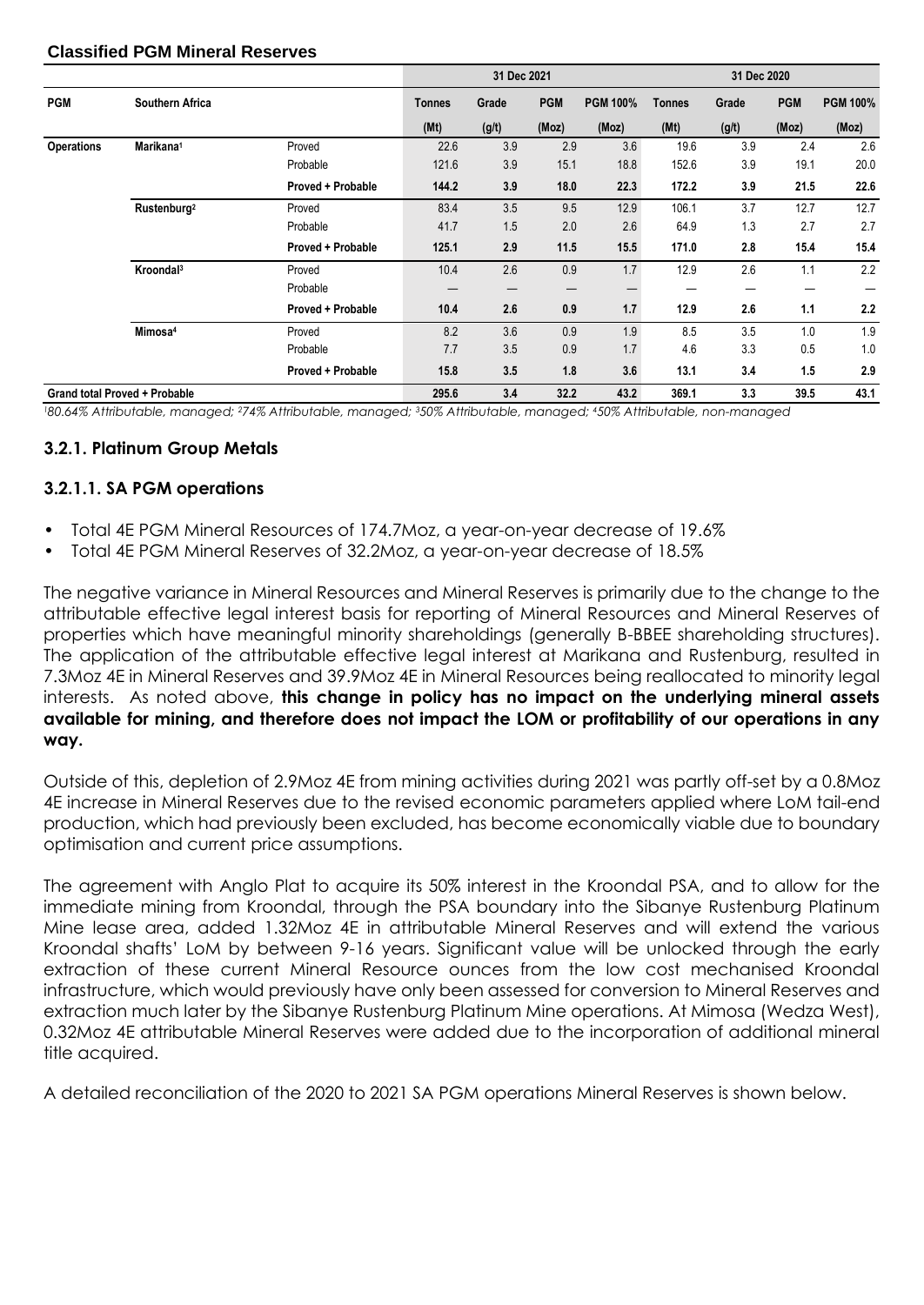|                   | SA PGM operations – Mineral Reserves reconciliation |  |
|-------------------|-----------------------------------------------------|--|
| <b>Experience</b> |                                                     |  |

| <b>Factors</b>                                                             | <b>4E PGM (Moz)</b> |
|----------------------------------------------------------------------------|---------------------|
| <b>Mineral Reserves 2020 (Attributable)</b>                                | 39.5                |
| Mineral Reserves 2020 (Minority Shareholders)                              | 3.7                 |
| Mineral Reserves 2020 (100%)                                               | 43.2                |
| 2021 Depletion                                                             | 2.9                 |
| <b>Post Depletion</b>                                                      | 40.3                |
| Economic Valuation <sup>1</sup>                                            | 0.8                 |
| Evaluation                                                                 | $-0.3$              |
| <b>Geological Changes</b>                                                  | 0.3                 |
| Boundary Changes <sup>2</sup>                                              | 2.1                 |
| <b>Technical Factors</b>                                                   | $-0.1$              |
| Mineral Reserves 2021 (100%)                                               | 43.2                |
| Mineral Reserves 2021 (Attributable to Minority Shareholders) <sup>3</sup> | 11.0                |
| <b>Mineral Reserves 2021 (Attributable)</b>                                | 32.2                |

*<sup>1</sup>LoM gains associated with tail end optimisation*

*<sup>2</sup>Rustenburg additions due to the Kroondal PSA agreement with Anglo American, and Mimosa land addition at Wedza West <sup>3</sup>Revised approach to calculating attributable Oz*

## **3.2.1.2. SA PGM exploration projects**

• Total 4E PGM Mineral Resources of 52.9Moz, a decrease of 38.4%.

The key drivers of the changes in Mineral Resources are as follows:

- Exclusion of Zondernaam due to a decision not to proceed with a prospecting right renewal (-15.9Moz)
- Exclusion of Hoedspruit (-5.8Moz)
	- Removed subject to final approval of the prospecting right renewal application.
- Change in attributable reporting methodology (-9.0Moz)<br>• Akanani (-5.2Moz)<br>• Limpopo (-3.8Moz)
	- $\bullet$  Akanani -
	- $\bullet$  Limpopo -
- Revised estimation at the Dwaalkop Project, taking into consideration audit findings (-2.3Moz)

The Akanani, Limpopo and Blue Ridge Mineral Resource disclosures are underpinned by mining studies displaying reasonable prospects for economic extraction.

#### **3.2.2. Gold Classified Gold Mineral Resources Inclusive of Mineral Reserves**

|                                   |                        |                             |               | 31 Dec 2021       |       |                  |               | 31 Dec 2020 |       |                  |
|-----------------------------------|------------------------|-----------------------------|---------------|-------------------|-------|------------------|---------------|-------------|-------|------------------|
| GOLD                              | <b>Southern Africa</b> |                             | <b>Tonnes</b> | Grade             | Gold  | <b>Gold 100%</b> | <b>Tonnes</b> | Grade       | Gold  | <b>Gold 100%</b> |
|                                   |                        |                             | (Mt)          | (g/t)             | (Moz) | (Moz)            | (Mt)          | (g/t)       | (Moz) | (Moz)            |
| <b>Operations</b>                 | Kloof                  | Measured                    | 34.5          | 11.3              | 12.6  | 12.6             | 34.3          | 11.7        | 12.9  | 12.9             |
|                                   |                        | Indicated                   | 39.1          | 6.4               | 8.0   | 8.0              | 48.5          | 5.8         | 9.1   | 9.1              |
|                                   |                        | <b>Measured + Indicated</b> | 73.6          | 8.7               | 20.6  | 20.6             | 82.8          | 8.3         | 22.0  | 22.0             |
|                                   |                        | Inferred                    | 28.1          | 11.5              | 10.4  | 10.4             | 35.6          | 9.6         | 11.0  | 11.0             |
|                                   | <b>Beatrix</b>         | Measured                    | 26.5          | 6.4               | 5.4   | 5.4              | 24.8          | 6.7         | 5.3   | 5.3              |
|                                   |                        | Indicated                   | 26.3          | 5.1               | 4.3   | 4.3              | 28.7          | 5.4         | 5.0   | 5.0              |
|                                   |                        | Measured + Indicated        | 52.8          | 5.7               | 9.7   | 9.7              | 53.5          | 6.0         | 10.3  | 10.3             |
|                                   |                        | Inferred                    | 1.7           | 4.2               | 0.2   | 0.2              | 4.8           | 4.4         | 0.7   | 0.7              |
|                                   | <b>Driefontein</b>     | Measured                    | 21.1          | 10.9              | 7.4   | 7.4              | 20.6          | 10.7        | 7.1   | 7.1              |
|                                   |                        | Indicated                   | 12.2          | 8.5               | 3.3   | 3.3              | 14.5          | 9.0         | 4.2   | 4.2              |
|                                   |                        | Measured + Indicated        | 33.3          | 10.0              | 10.7  | 10.7             | 35.1          | 10.0        | 11.3  | 11.3             |
|                                   |                        | Inferred                    | 0.8           | 6.6               | 0.2   | 0.2              | 0.5           | 5.2         | 0.1   | 0.1              |
|                                   | Cooke <sup>1</sup>     | Measured                    | 159.6         | 0.3               | 1.3   | 1.7              | 210.0         | 0.3         | 1.7   | 1.7              |
|                                   |                        | Indicated                   | 45.6          | 0.3               | 0.5   | 0.6              | 63.4          | 0.3         | 0.6   | $0.6\,$          |
|                                   |                        | <b>Measured + Indicated</b> | 205.2         | 0.3               | 1.8   | 2.3              | 273.4         | 0.3         | 2.3   | 2.3              |
|                                   |                        | Inferred                    | —             | $\qquad \qquad -$ | —     | —                |               | —           |       |                  |
|                                   | DRDGOLD <sup>2</sup>   | Measured                    | 255.0         | 0.3               | 2.6   | 5.2              | 268.2         | 0.3         | 2.8   | 5.6              |
|                                   |                        | Indicated                   | 290.1         | 0.2               | 2.3   | 4.6              | 190.1         | 0.3         | 1.5   | 3.1              |
|                                   |                        | <b>Measured + Indicated</b> | 545.1         | 0.3               | 4.9   | 9.8              | 458.3         | 0.3         | 4.3   | 8.7              |
|                                   |                        | Inferred                    | 10.8          | 0.2               | 0.1   | 0.2              | 103.9         | 0.2         | 0.8   | 1.6              |
| <b>Total Measured + Indicated</b> |                        |                             | 910.0         | 1.6               | 47.8  | 53.2             | 903.1         | 1.7         | 50.3  | 54.6             |
| <b>Grand total</b>                |                        |                             | 951.4         | 1.9               | 58.7  | 64.1             | 1,048.0       | 1.9         | 62.8  | 68.0             |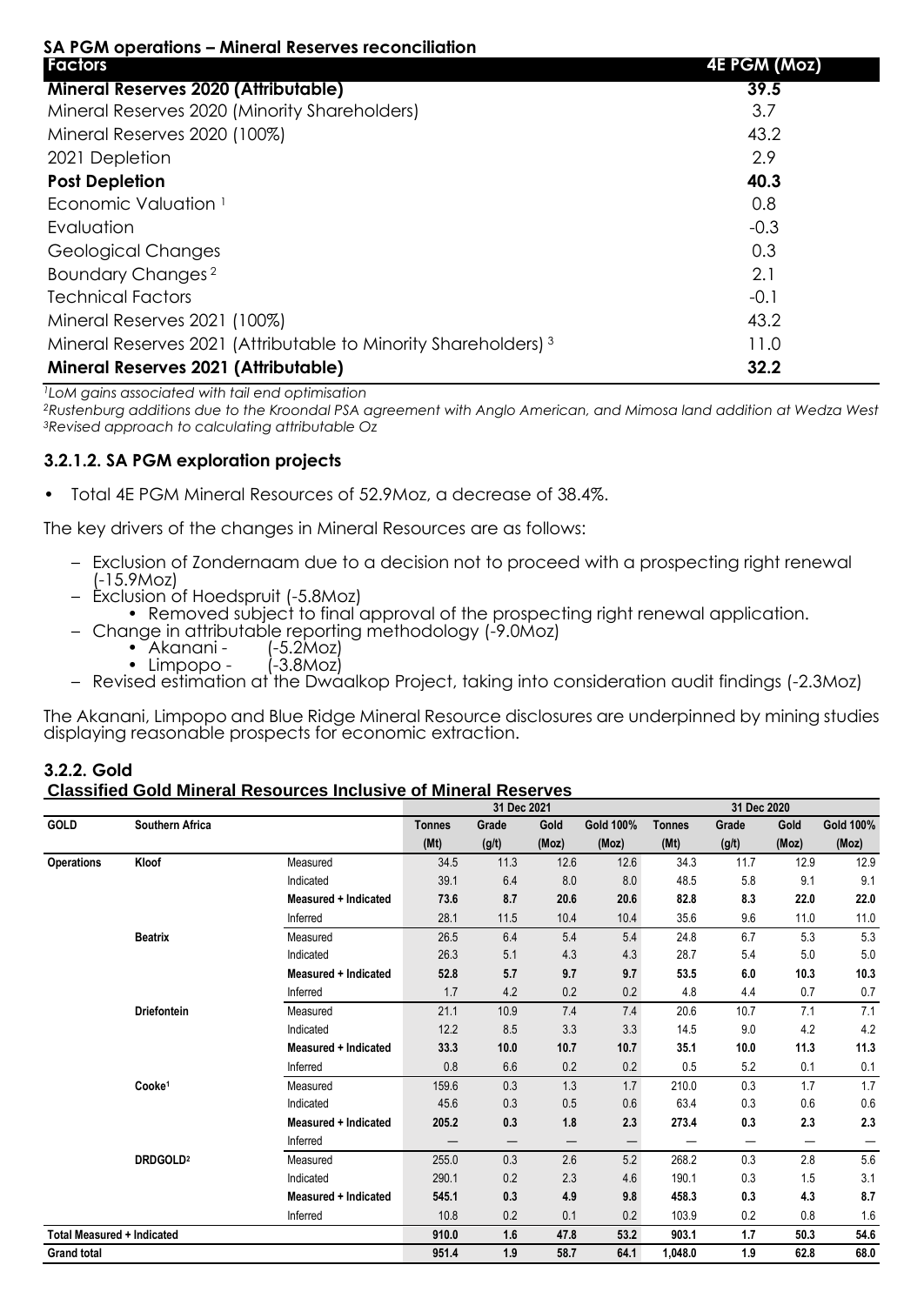| <b>GOLD</b>        | <b>Southern Africa</b> |                      | <b>Tonnes</b> | Grade | Gold  | Gold 100%        | Tonnes        | Grade | Gold  | <b>Gold 100%</b> |
|--------------------|------------------------|----------------------|---------------|-------|-------|------------------|---------------|-------|-------|------------------|
|                    |                        |                      | (Mt)          | (g/t) | (Moz) | (Moz)            | (Mt)          | (g/t) | (Moz) | (Moz)            |
| Development        | <b>Burnstone</b>       | Measured             | 1.1           | 6.2   | 0.2   | 0.2              |               | 6.2   | 0.2   | 0.2              |
|                    |                        | Indicated            | 25.5          | 5.6   | 4.6   | 4.6              | 20.5          | 5.3   | 3.5   | 3.5              |
|                    |                        | Measured + Indicated | 26.6          | 5.7   | 4.8   | 4.8              | 21.7          | 5.3   | 3.7   | 3.7              |
|                    |                        | Inferred             | 31.5          | 4.2   | 4.3   | 4.3              | 36.4          | 4.6   | 5.4   | 5.4              |
| <b>Grand total</b> |                        |                      | 58.1          | 4.9   | 9.1   | 9.1              | 58.1          | 4.9   | 9.1   | 9.1              |
|                    |                        |                      |               |       |       |                  |               |       |       |                  |
| <b>GOLD</b>        | <b>Southern Africa</b> |                      | <b>Tonnes</b> | Grade | Gold  | <b>Gold 100%</b> | <b>Tonnes</b> | Grade | Gold  | <b>Gold 100%</b> |
|                    |                        |                      | (Mt)          | (g/t) | (Moz) | (Moz)            | (Mt)          | (g/t) | (Moz) | (Moz)            |
| <b>Exploration</b> | <b>SOFS</b>            | Measured             |               |       |       |                  |               |       |       |                  |
|                    |                        | Indicated            | 44.1          | 4.5   | 6.4   | 6.4              | 50.4          | 4.6   | 7.5   | 7.5              |
|                    |                        | Measured + Indicated | 44.1          | 4.5   | 6.4   | 6.4              | 50.4          | 4.6   | 7.5   | 7.5              |
|                    |                        | Inferred             | 4.0           | 3.6   | 0.5   | 0.5              | 6.2           | 4.3   | 0.8   | 0.8              |

*<sup>1</sup>76% Attributable, managed, 250.49% Attributable, non-managed* **Classified Gold Mineral Reserves**

| ,,,,,,,,,,        | <u>sena ministai itoosi voo</u>      |                          |                       | 31 Dec 2021    |               |                    | 31 Dec 2020           |                |               |                    |
|-------------------|--------------------------------------|--------------------------|-----------------------|----------------|---------------|--------------------|-----------------------|----------------|---------------|--------------------|
| GOLD              | <b>Southern Africa</b>               |                          | <b>Tonnes</b><br>(Mt) | Grade<br>(g/t) | Gold<br>(Moz) | Gold 100%<br>(Moz) | <b>Tonnes</b><br>(Mt) | Grade<br>(g/t) | Gold<br>(Moz) | Gold 100%<br>(Moz) |
| <b>Operations</b> | Kloof                                | Proved                   | 12.7                  | 6.2            | 2.5           | 2.5                | 11.7                  | 6.9            | 2.6           | 2.6                |
|                   |                                      | Probable                 | 11.1                  | 3.5            | 1.2           | 1.2                | 16.8                  | 3.8            | 2.0           | 2.0                |
|                   |                                      | <b>Proved + Probable</b> | 23.8                  | 5.0            | 3.8           | 3.8                | 28.5                  | 5.1            | 4.6           | 4.6                |
|                   | <b>Beatrix</b>                       | Proved                   | 6.8                   | 3.9            | 0.8           | 0.8                | 7.6                   | 3.9            | 0.9           | 0.9                |
|                   |                                      | Probable                 | 1.7                   | 1.6            | 0.1           | 0.1                | 3.1                   | 2.8            | 0.3           | 0.3                |
|                   |                                      | Proved + Probable        | 8.5                   | 3.4            | 0.9           | 0.9                | 10.7                  | 3.6            | 1.2           | 1.2                |
|                   | <b>Driefontein</b>                   | Proved                   | 7.7                   | 8.4            | 2.1           | 2.1                | 5.9                   | 8.5            | 1.6           | 1.6                |
|                   |                                      | Probable                 | 4.2                   | 7.2            | 1.0           | 1.0                | 3.9                   | 6.9            | 0.9           | 0.9                |
|                   |                                      | Proved + Probable        | 11.9                  | 8.0            | 3.0           | 3.0                | 9.8                   | 7.8            | 2.5           | 2.5                |
|                   | Cooke <sup>1</sup>                   | Proved                   |                       |                |               |                    |                       |                |               |                    |
|                   |                                      | Probable                 | 9.5                   | 0.3            | 0.1           | 0.1                | 11.1                  | 0.3            | 0.1           | 0.1                |
|                   |                                      | Proved + Probable        | 9.5                   | 0.3            | 0.1           | 0.1                | 11.1                  | 0.3            | 0.1           | 0.1                |
|                   | DRDGOLD <sup>2</sup>                 | Proved                   | 122.5                 | 0.3            | 1.3           | 2.6                | 131.3                 | 0.3            | 1.4           | 2.8                |
|                   |                                      | Probable                 | 132.5                 | 0.3            | 1.3           | 2.6                | 136.9                 | 0.3            | 1.4           | 2.8                |
|                   |                                      | Proved + Probable        | 255.0                 | 0.3            | 2.6           | 5.2                | 268.2                 | 0.3            | 2.8           | 5.6                |
|                   | <b>Grand total Proved + Probable</b> |                          | 308.6                 | 1.1            | 10.5          | 13.1               | 328.3                 | 1.1            | 11.2          | 14.0               |

| <b>GOLD</b>                          | Southern Africa  |          | <b>Tonnes</b> | Grade | Gold  | Gold 100% | <b>Tonnes</b> | Grade | Gold           | Gold 100% |
|--------------------------------------|------------------|----------|---------------|-------|-------|-----------|---------------|-------|----------------|-----------|
|                                      |                  |          | (Mt)          | (g/t) | (Moz) | (Moz)     | (Mt)          | (g/t) | (Moz)          | (Moz)     |
| <b>Development</b>                   | <b>Burnstone</b> | Proved   | —             |       |       | –         | 0.9           | 3.6   | 0.1            | 0.1       |
|                                      |                  | Probable | 20.6          | 3.9   | 2.6   | 2.6       | 17.7          |       | $\Omega$<br>۷. | 2.1       |
| <b>Grand total Proved + Probable</b> |                  |          | 20.6          | 3.9   | 2.6   | 2.6       | 18.6          | v.ı   | 2.2            | 2.2       |

|                                      |                        |          | 31 Dec 2021   |       |       |           | 31 Dec 2020 |       |       |           |
|--------------------------------------|------------------------|----------|---------------|-------|-------|-----------|-------------|-------|-------|-----------|
| <b>GOLD</b>                          | <b>Southern Africa</b> |          | <b>Tonnes</b> | Grade | Gold  | Gold 100% | Tonnes      | Grade | Gold  | Gold 100% |
|                                      |                        |          | (Mt)          | (g/t) | (Moz) | (Moz)     | (Mt)        | (g/t) | (Moz) | (Moz)     |
| Exploration                          | <b>SOFS</b>            | Proved   |               |       |       |           |             |       |       |           |
|                                      |                        | Probable | –             |       |       |           | 15.3        | 4.3   | 2.1   | 2.1       |
| <b>Grand total Proved + Probable</b> |                        |          |               |       |       | 15.3      | 4.3         | 2.1   | 2.1   |           |

*<sup>1</sup>76% Attributable, managed, <sup>2</sup>50.49% Attributable, non-managed*

# **3.2.2.1 SA Gold operations**

- Total gold Mineral Resources of 58.7Moz, a decrease of 6.5%
- Total gold Mineral Reserves of 10.5Moz, a decrease of 6.2%

The decrease in SA Gold Mineral Reserves can be attributed mainly to:

- Depletion of 1.1Moz
- Offset by an increase of 0.9Moz at Driefontein due to Ventersdorp Contact Reef (VCR) exploration success

A detailed reconciliation of the 2020 to 2021 SA Gold operations' Mineral Reserves is provided below.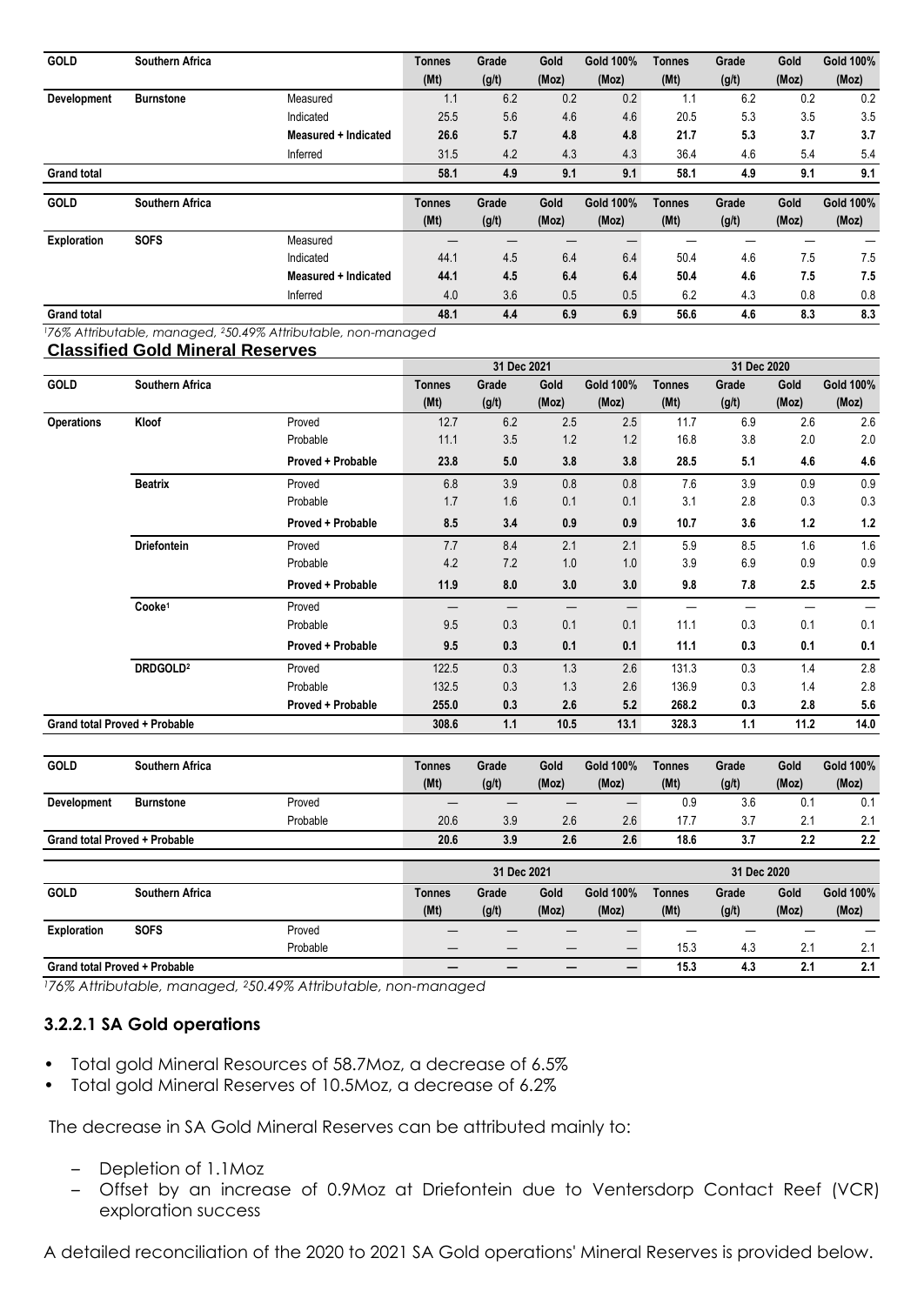## **SA Gold operations – Mineral Reserves reconciliation**

| <u>su ona operalions – milieral kesel ves reconciliation</u> |          |  |
|--------------------------------------------------------------|----------|--|
| <b>Factors</b>                                               | Au (Moz) |  |
| 31-Dec-20                                                    | 11.2     |  |
| Depletion                                                    | $-1.1$   |  |
| Post Depletion                                               | 10.1     |  |
| Area Inclusions/Exclusions <sup>1</sup>                      | 0.5      |  |
| Attributable Adjustment <sup>2</sup>                         | $-0.1$   |  |
| Geological Interpretation <sup>3</sup>                       | $-0.1$   |  |
| Economic Parameters <sup>4</sup>                             | 0.1      |  |
| Modifying factors <sup>5</sup>                               | 0.0      |  |
| 31-Dec-21                                                    | 10.5     |  |

<sup>1</sup>Driefontein VCR area inclusions & Kloof tail cut, <sup>2</sup>DRDGOLD & Cooke, <sup>3</sup>Kloof estimation model changes on VCR, <sup>4</sup>Surface tailings capacity increase & Kloof 3 Shaft closure, <sup>5</sup>MCF changes

## **3.2.2.2. SA Gold development project**

- Total gold Mineral Resources of 9.1Moz, unchanged.
- Total gold Mineral Reserves of 2.6Moz, an increase of 18.2%

At the Burnstone development project the increase in Mineral Reserves was driven by an optimisation of the tail end production profile.

## **SA Gold development projects – Mineral Reserves reconciliation**

| <b>Factors</b>                          | Au (Moz) |
|-----------------------------------------|----------|
| 31-Dec-20                               | $2.2\,$  |
| Area Inclusions/Exclusions <sup>1</sup> | 0.4      |
| 31-Dec-21                               | 2.6      |

<sup>1</sup>Burnstone tail end optimisation

## **3.2.2.3. SA Gold exploration projects**

- Total gold Mineral Resources of 6.9Moz, a decrease of 16.9%, due to the exclusion of the Merriespruit portion of the SOFS project as a result of a pending section 102 application with the DMRE causing security of tenure concerns
- No gold Mineral Reserves declared (-2.1Moz) due to the exclusion of the De Bron Merriespruit (Part of SOFS), pending an update of the pre-feasibility study for the project

## **3.2.3. Uranium Classified Mineral Resources Inclusive of Mineral Reserves**

|                                   |                        |                      |               | 31 Dec 2021 |       |           | 31 Dec 2020   |        |       |           |  |
|-----------------------------------|------------------------|----------------------|---------------|-------------|-------|-----------|---------------|--------|-------|-----------|--|
| <b>URANIUM</b>                    | <b>Southern Africa</b> |                      | <b>Tonnes</b> | Grade       | U3O8  | U3O8 100% | <b>Tonnes</b> | Grade  | U3O8  | U3O8 100% |  |
|                                   |                        |                      | (Mt)          | (kg/t)      | (MIb) | (MIb)     | (Mt)          | (kg/t) | (MIb) | (MIb)     |  |
| Exploration                       | <b>Beatrix</b>         | Measured             | 3.6           | 1.1         | 8.5   | 8.5       | 3.6           | 1.1    | 8.5   | 8.5       |  |
|                                   |                        | Indicated            | 7.8           | 1.1         | 18.3  | 18.3      | 7.8           | 1.1    | 18.3  | 18.3      |  |
|                                   |                        | Measured + Indicated | 11.4          | 1.1         | 26.9  | 26.9      | 11.4          | 1.1    | 26.9  | 26.9      |  |
|                                   |                        | Inferred             |               | 1.1         | 0.1   | 0.1       |               | 1.1    | 0.1   | 0.1       |  |
|                                   | Cooke <sup>1</sup>     | Measured             | 156.0         | 0.1         | 31.4  | 41.4      | 210.0         | 0.1    | 41.8  | 41.8      |  |
|                                   |                        | Indicated            | 39.7          | 0.1         | 7.6   | 9.9       | 52.3          | 0.1    | 9.9   | 9.9       |  |
|                                   |                        | Measured + Indicated | 195.7         | 0.1         | 39.0  | 51.3      | 262.3         | 0.1    | 51.7  | 51.7      |  |
|                                   |                        | Inferred             | –             | –           |       |           |               |        |       |           |  |
| <b>Total Measured + Indicated</b> |                        |                      | 207.0         | 0.1         | 65.9  | 78.2      | 273.6         | 0.1    | 78.6  | 78.6      |  |
| <b>Grand total</b>                |                        |                      | 207.1         | 0.1         | 66.0  | 78.3      | 273.7         | 0.1    | 78.7  | 78.7      |  |

*<sup>1</sup>76% Attributable, managed*

#### **3.3.3.1. SA Uranium exploration projects**

• Total U3O<sup>8</sup> Mineral Resources of 66.0Moz, a 16.1% decrease year-on-year, impacted by the change in attributable reporting methodology at Cooke

Uranium Mineral Resources occur as co-mineralisation within tonnage reported under gold Mineral Resources. The uranium Mineral Resources are classified under exploration but occurs within gold operational footprints.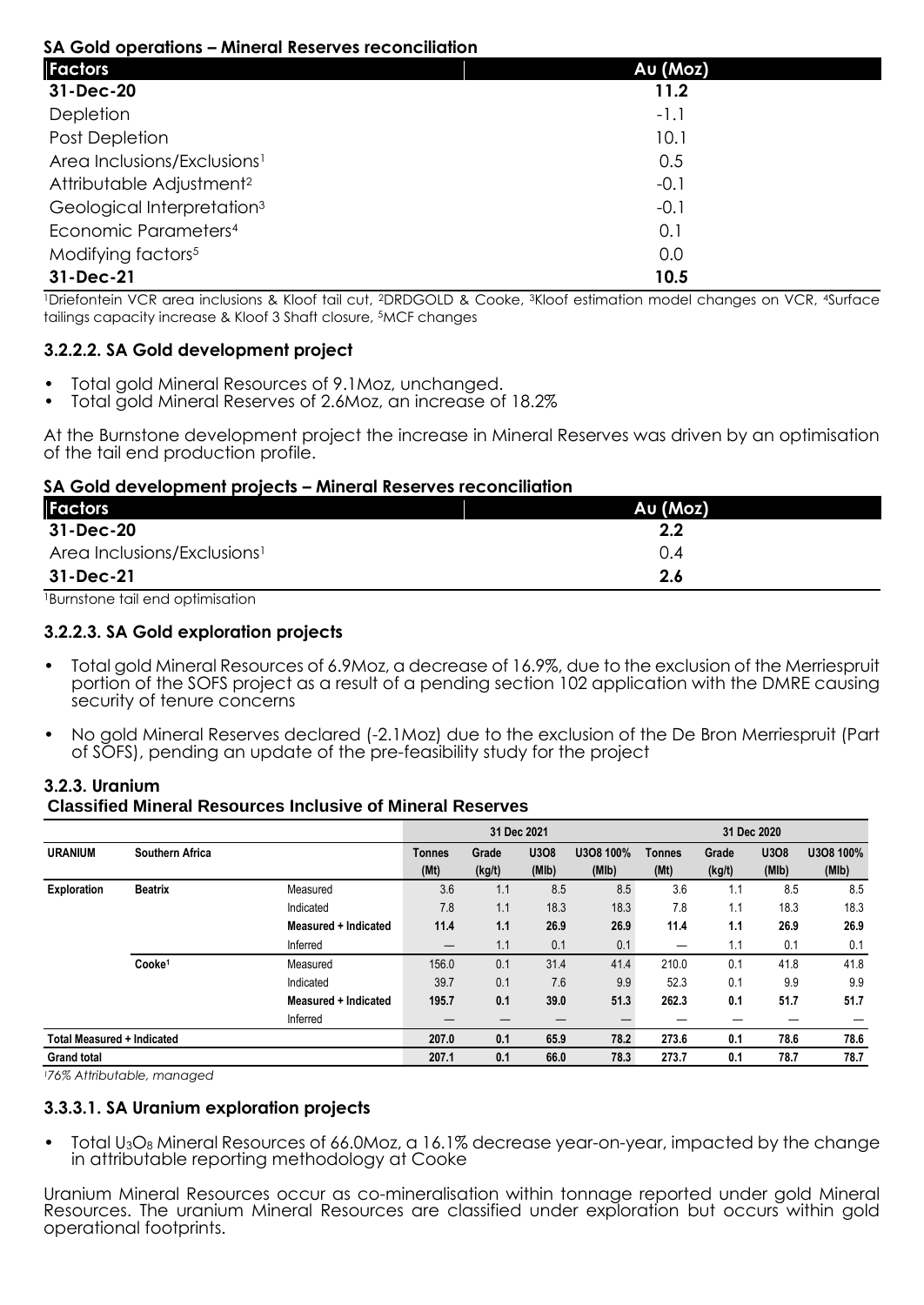# **3.3. Europe**

# **3.3.1. Green Metals**

# **3.3.1.1. Lithium exploration project**

• Maiden lithium carbonate equivalent (LCE) Mineral Resources of 105.1Kt

## **Classified Mineral Resources Inclusive of Mineral Reserves**

|                    |                      |                      | 31 Dec 2021 |      |             |     |       |  |  |  |
|--------------------|----------------------|----------------------|-------------|------|-------------|-----|-------|--|--|--|
| <b>LITHIUM</b>     | Europe               |                      | Tonnes      | Li2O | <b>Li20</b> | LCE | LCE   |  |  |  |
|                    |                      |                      | (Mt)        | (%)  | (Kt)        | (%) | (Kt)  |  |  |  |
| Exploration        | Keliber <sup>1</sup> | Measured             | ۰.۱         | 1.2  | 13.5        | 2.9 | 33.3  |  |  |  |
|                    |                      | Indicated            | 2.4         | 1.0  | 25.1        | 2.5 | 62.0  |  |  |  |
|                    |                      | Measured + Indicated | 3.6         | 1.1  | 38.6        | 2.7 | 95.3  |  |  |  |
|                    |                      | Inferred             | 0.4         | 0.9  | 4.0         | 2.2 | 9.8   |  |  |  |
| <b>Grand total</b> |                      |                      | 4.0         | 1.1  | 42.5        | 2.6 | 105.1 |  |  |  |

*<sup>1</sup>26.6% Attributable, non-managed*

Sibanye-Stillwater earned its interest in the project via its purchase of a 26.6% stake in Keliber Oy (Keliber), the Finnish mining and chemical company that owns and manages the project. An update to the original Definitive Feasibility Study (DFS), dated 2018, is scheduled for the first quarter of 2022.

## **3.4. Australia**

## **3.4.1. Zinc**

## **3.4.1.1. Operation**

- Maiden zinc Mineral Resources of 1,016.3Mlb
- Maiden zinc Mineral Reserves of 710.9Mlb

#### **Classified Mineral Resources Inclusive of Mineral Reserves**

|                    |                    |                      |               |                 |         | 31 Dec 2021 |               |                 |       |
|--------------------|--------------------|----------------------|---------------|-----------------|---------|-------------|---------------|-----------------|-------|
| <b>ZINC</b>        | Australia          |                      | <b>Tonnes</b> | <b>Zn Grade</b> | Zinc    | Ag Grade    | <b>Silver</b> | <b>Pb Grade</b> | Pb    |
|                    |                    |                      | (Mt)          | (%)             | (MIb)   | (g/t)       | (Moz)         | (%)             | (MIb) |
| <b>Operations</b>  | <b>New Century</b> | Measured             | 10.8          | 3.1             | 728.0   | 14.9        | 5.2           | 5.4             | 23.8  |
|                    |                    | Indicated            | 1.8           | 5.7             | 222.1   | 44.4        | 2.5           | 2.4             | 93.0  |
|                    |                    | Measured + Indicated | 12.6          | 3.4             | 950.2   | 19.0        | 7.7           | 2.7             | 116.8 |
|                    |                    | Inferred             | 0.5           | 6.5             | 66.1    | 16.2        | 0.2           | 3.1             | 31.7  |
| <b>Grand total</b> |                    |                      | 13.0          | 3.5             | 1.016.3 | 18.9        | 7.9           | 2.8             | 148.5 |

#### **Classified Mineral Reserves**

|                                      |                          |          |        |       |       | 31 Dec 2021 |               |                 |                 |
|--------------------------------------|--------------------------|----------|--------|-------|-------|-------------|---------------|-----------------|-----------------|
| <b>ZINC</b>                          | Australia                |          | Tonnes | Grade | Zinc  | Ag Grade    | <b>Silver</b> | <b>Pb Grade</b> | <b>Pb Grade</b> |
|                                      |                          |          | (Mt)   | (%)   | (MIb) | (g/t)       | (Moz)         | (%)             | (%)             |
| <b>Operations</b>                    | New Century <sup>1</sup> | Proved   | 9.9    | 3.0   | 649.2 | 13.9        | 4.4           |                 |                 |
|                                      |                          | Probable | 0.5    | 5.4   | 61.7  | 67.0        | 1.1           | 5.1             | 58.2            |
| <b>Grand total Proved + Probable</b> |                          | 10.4     | 3.1    | 710.9 | 16.5  | 5.5         | 5.1           | 58.2            |                 |

*<sup>1</sup> 19.99% Attributable, non-managed*

In Q4 2021, Sibanye-Stillwater acquired a 19.99% shareholding in New Century Resources. New Century owns and operates the New Century Zinc operation, the largest tailings retreatment operation in Australia.

## **4. Corporate governance**

This Mineral Reserve and Mineral Resource declaration represents a condensed and consolidated summary of the full Sibanye-Stillwater Mineral Resource and Mineral Reserve declaration available in the Group Mineral Resource and Mineral Reserve Report, which will be published on 22 April 2022 and will be available at www.sibanyestillwater.com/news-investors/reports/annual/.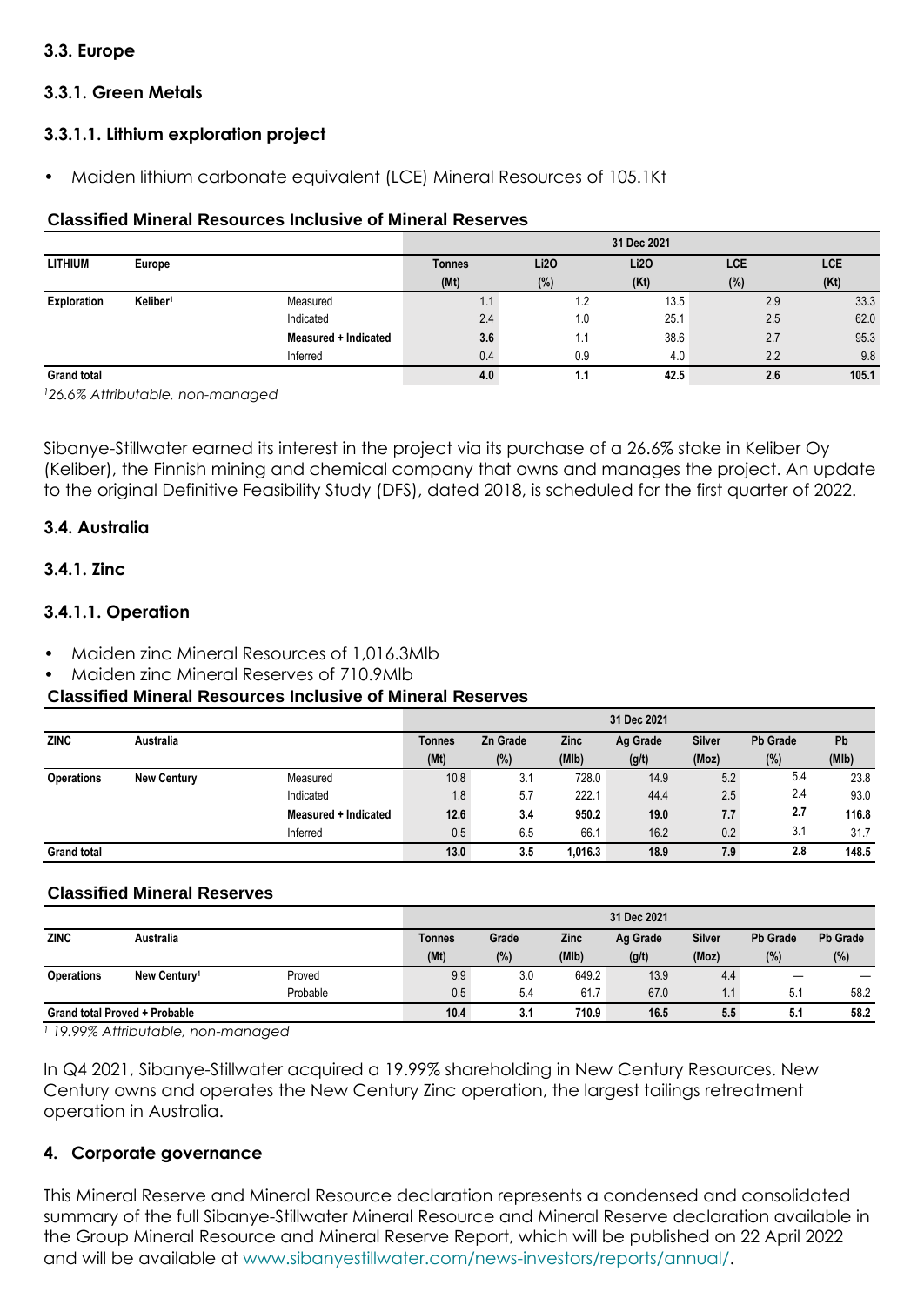The Mineral Resources and Mineral Reserves are estimates at a particular date, and are affected by fluctuations in mineral prices, the exchange rates, operating costs, mining permits, changes in legislation and operating factors.

Sibanye-Stillwater prepares and reports its Mineral Resources and Mineral Reserves in accordance with the SAMREC Code, the updated Section 12 of the JSE Listings Requirements; and the SEC regulation S-K Sub-part 1300. For non-managed mineral properties, Mineral Resources and Mineral Reserves are in certain cases prepared under different codes, such as JORC and NI-43-101. These codes are closely aligned with SAMREC, form part of CRIRSCO (Committee for Mineral Reserves International Reporting Standards), and the estimates are therefore deemed to be consistent with SAMREC and SK1300.

Production volumes are reported in metric tonnes (t). By-product metals that do not constitute material contribution to potential revenue-flows are typically excluded from the estimates.

All financial models used to determine the managed Mineral Reserves are based on current tax regulations as at 31 December 2021. Rounding of figures may result in minor computational discrepancies. Where this happens, it is not deemed significant.

There are teams of Competent Persons (CP's or QP's), designated in terms of the respective national reporting codes, who take responsibility for the reporting of Mineral Resources and Mineral Reserves at the respective operations and projects. Corporate governance on the overall compliance of the Group's figures and responsibility for the generation of a Group consolidated statement has been overseen by the lead Competent Persons, included below. The Group has the written confirmation of the lead Competent Persons that the information, as disclosed in this report, is compliant with the relevant security exchanges' listing requirements (Section 12 of the JSE listing requirements, SAMREC Table 1 and the US SEC SK1300), and that it may be published in the form and context in which it was intended.

For the managed operations, Stephan Stander is the Group Lead CP for Mineral Resources; and Tom Van Den Berg is the Group Lead CP for Mineral Reserves. Stephan is a registered member of the South African Council for Natural Scientific Professions (SACNASP 400089/96). Tom is a registered member of the South African Institute of Mining and Metallurgy (SAIMM 700497).

## **Investor relations contact:**

Email: ir@sibanyestillwater.com James Wellsted Head of Investor Relations Tel: +27 (0) 83 453 4014

www.sibanyestillwater.com

Sponsor: J.P. Morgan Equities South Africa Proprietary Limited

Ends.